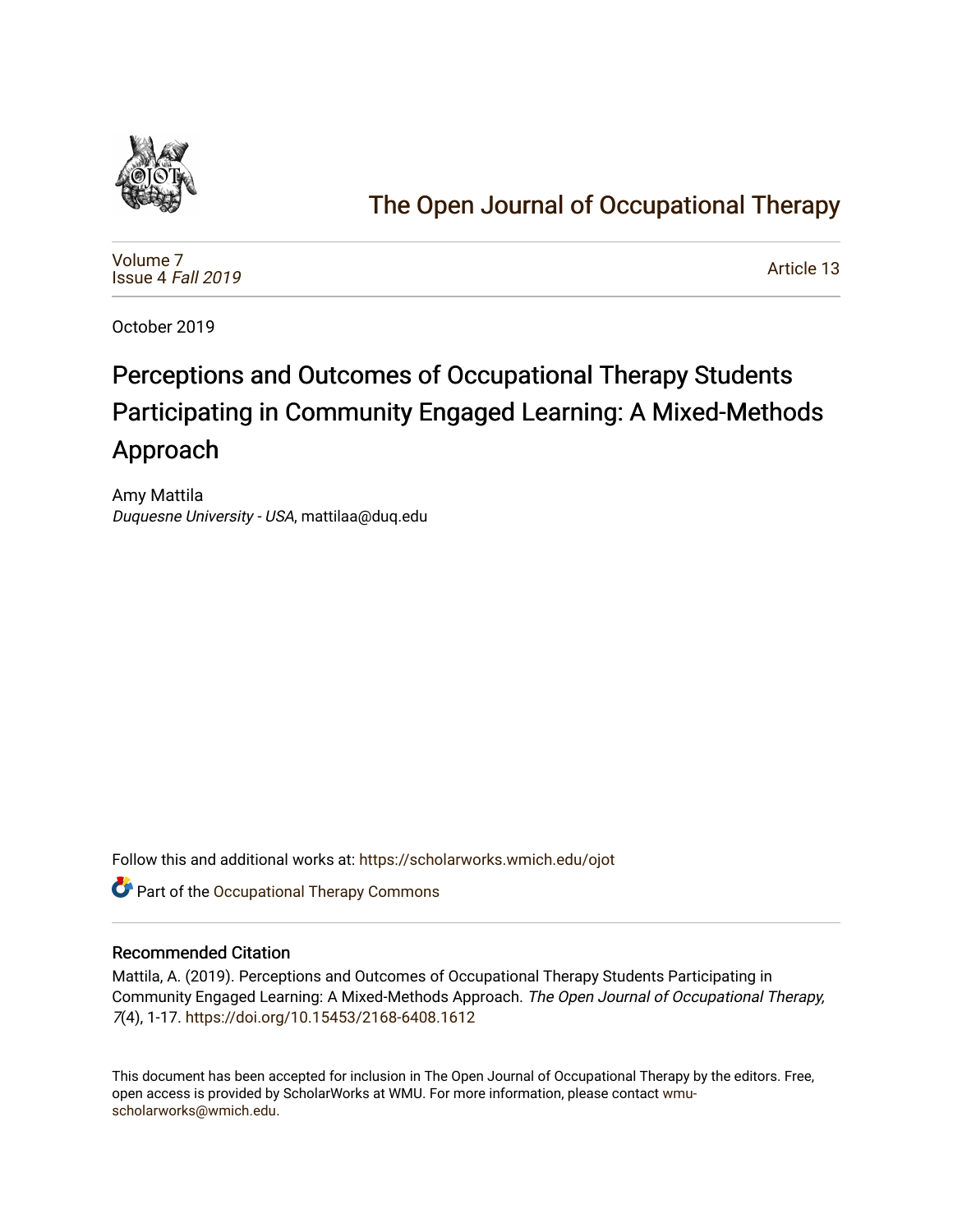# Perceptions and Outcomes of Occupational Therapy Students Participating in Community Engaged Learning: A Mixed-Methods Approach

# Abstract

Today's health care system requires therapists to acquire a level of confidence, flexibility, and personal growth that enables them to treat a diverse and complex clientele. Occupational therapy programs need to ensure that clinical placements can best prepare students for these demands. Community engaged learning (CEL) offers a distinctive opportunity both to meet the curricular requirements of fieldwork and to afford students the chance to develop unique sets of skills. The purpose of this mixed-methods study was to examine the experiences of graduate occupational therapy students participating in CEL fieldwork placements. The study explored the students' self-efficacy before and after placements and the transformative learning process that occurred. Data were collected from semi-structured interviews, pre/ post surveys, and reflective journals. The findings resulted in eight major themes that revealed growth in self-efficacy and personal and professional development. The results indicated the influential impression CEL leaves on the development of the student and provides a potential solution for programs to meet the demands of the current health care climate.

#### Comments

The author reports that they have no conflicts of interest to disclose.

#### Keywords

community engaged learning, occupational therapy education, self-efficacy, transformative learning

#### Cover Page Footnote

The author would like to acknowledge Alex Raymond, OTS, for her support in finalizing this manuscript.

#### Credentials Display Amy Mattila, PhD, OTR/L

Copyright transfer agreements are not obtained by The Open Journal of Occupational Therapy (OJOT). Reprint permission for this Topics in Education should be obtained from the corresponding author(s). Click [here](https://scholarworks.wmich.edu/ojot/policies.html#rights) to view our open access statement regarding user rights and distribution of this Topics in Education.

DOI: 10.15453/2168-6408.1612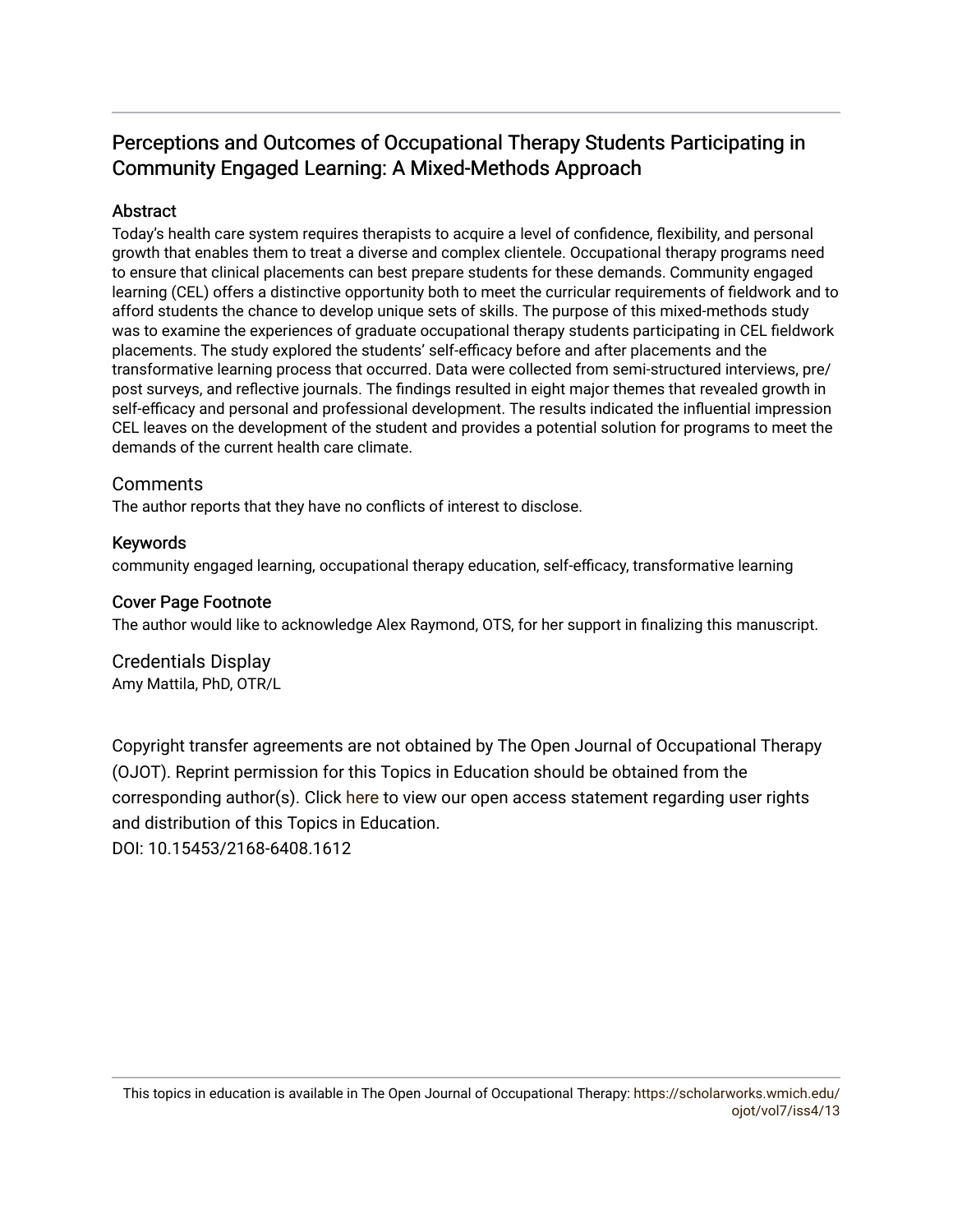Experiential learning in occupational therapy is a fundamental part of curriculum design and students' overall learning experience. Traditional fieldwork, defined in this study as a clinical experience where an on-site therapist directly supervises students, provides learning in real-life situations that facilitate the student's ability to begin to link theory to practice (Mulholland & Derdall, 2005). In recent years, there have been shifts toward role-emerging practice areas and nontraditional settings, where students encounter diverse populations and occupational therapy services are not present (Syed & Duncan, 2019). These new types of settings align with the health care paradigm shift, where therapists are moving away from the medical model and toward wellness, prevention, and recovery, particularly in mental health services and population health (American Occupational Therapy Association (AOTA), 2017; Hyett, McKinstry, Kenny, & Dickson-Swift, 2016).

To address these changes, academic programs have the responsibility to investigate opportunities outside the realms of traditional practice settings. Community-engaged learning (CEL) placements may better prepare students to evolve into more diverse and holistic therapists in settings where occupational therapy's role is undefined. CEL is an opportunity where students can apply academic coursework and resources to address challenges facing communities, such as societal needs, health care disparities, and civic engagement (Comeau et al., 2019). Across the world, therapists continue to push health care further outside the hospital walls and into communities, where they will be required to practice autonomously, demonstrating strengths in cultural awareness, flexibility, and creativity (Asarnow & Miranda, 2014). CEL not only addresses these challenges, but also has the potential to improve the educational and professional experiences of occupational therapy students (Molineux & Baptiste, 2011).

Occupational therapy educators commonly use experiential learning to address student outcomes (Overton, Clark, & Thomas, 2009). From an educator's perspective, the additional advantage of using CEL as a transformative experience is invaluable for acquiring "soft skills," such as self-efficacy and role delineation (Comeau et al., 2019; Gregory, Quelch, & Watanabe, 2011). The transformative learning model has been explored as a viable way to understand the lived experiences of occupational therapy students over the course of fieldwork placements (Grenier, 2015; Kiely, 2005). Kiely (2005) discussed the transformative learning process as a way for students to develop a connection between "contextual factors and multiple forms of dissonance" (p. 15). These types of opportunities help to prepare students for professional challenges that the classroom or traditional fieldwork experiences cannot offer (Bagatell, Lawrence, Schwartz, & Vuernick, 2013; Gregory et al., 2011). In these situations, students are required to be leaders, rather than followers, or to model an occupational therapy fieldwork educator.

While there is no body of evidence that directly compares nontraditional to traditional Level I fieldwork, research is available to support the unique learning that occurs in a community engaged fieldwork placement. For example, various studies have found that students are able to gain additional outcomes in CEL placements, such as resourcefulness, diagnostic knowledge, social duty, civic mindedness, self-directed learning, and self-awareness (Bagatell et al., 2013; Hammel et al., 2015; Nielsen, Jedlicka, Hanson, Fox, & Graves, 2017). In many cases, students are required to reflect on and face their preconceived notions or anxieties about a population that they have not encountered before, such as homeless youth, chronically mentally ill individuals, or at-risk inner-city adolescents (Bagatell et al., 2013; Fisher, 2002). As an occupational therapist, the growth and development of these skills are at the core of understanding the ability to foster healthy interactions with clients (Taylor, Lee, Kielhofner, & Ketkar, 2009). A review of the evidence supports the idea that community engaged fieldwork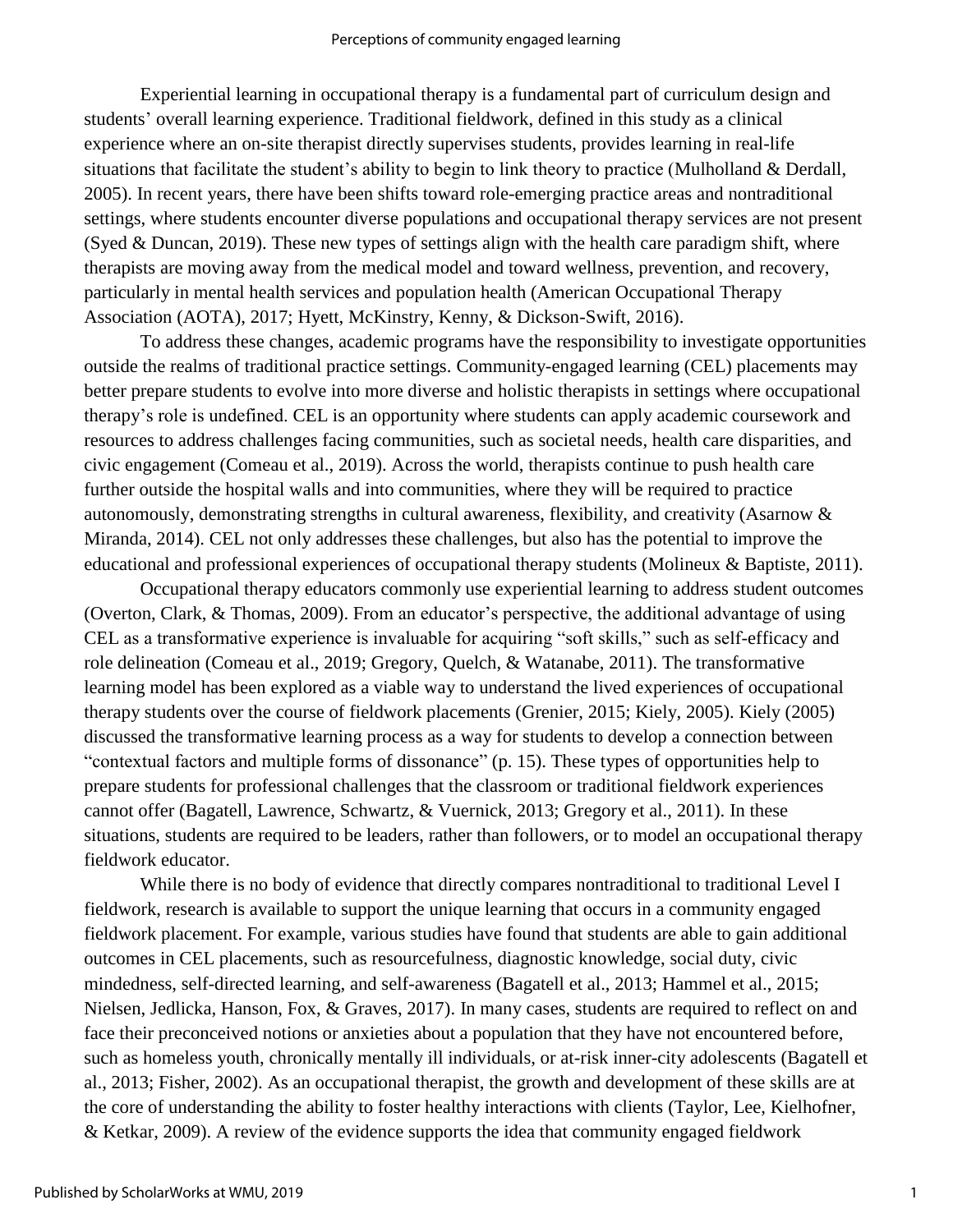experiences are successful in influencing both knowledge and self-efficacy outcomes; however, a more in-depth understanding is required to explore why this relationship exists.

### **Purpose of the Study**

For this study, and to guide the research questions, self-efficacy is defined by Bandura (1982) as the "judgements of how well one can execute courses of action required to deal with perspective situations" (p. 122). In fieldwork education, perceived self-efficacy can serve as an indicator for the success or failure of a student in a stressful new clinical or community-based context (Baird et al., 2015). For occupational therapy students to be successful in their clinical rotations, they must first find meaningful connections and apply theory to practice (Grenier, 2015; Wrenn & Wrenn, 2009). Students who are more successful should also demonstrate a sense of self-efficacy that is required for problemsolving, creativity, and critical thinking (Towns & Ashby, 2014). Perceived self-efficacy has a significant impact on the practice of health care students and occupational therapy (Gage & Polatajko, 1994). Self-efficacy can explain the variation between an individual's set of clinical skills and the quality of that person's actual performance in a clinical environment (Bandura, 1977; Gage & Polatajko, 1994).

In addition to clinical skills, the current health care system requires that service providers acquire a level of flexibility and personal growth that enables them to treat individuals from all walks of life, including cultures and backgrounds different from their own. A CEL fieldwork experience may allow educators to afford students the opportunity to develop the necessary skills and professional development experiences to be well-rounded entry-level therapists. The purpose of this study was to explore the perceptions of personal and professional growth in occupational therapy students who participate in CEL and to identify the self-reported areas of growth in self-efficacy and personal and professional development following this type of placement.

#### **Research Questions**

The following research questions guided the study and provided a framework for answers to the problem statement.

- 1. What effect does a community engaged experience have on the self-efficacy of the occupational therapy students?
- 2. What personal transformation, if any, do students identify over a 12-week CEL fieldwork experience?
- 3. What professional transformation, if any, do students identify over a 12-week CEL fieldwork experience?

#### **Method**

This pre/post mixed method study took place with second-year occupational therapy graduate students. The CEL Level I fieldwork opportunity was held in the final on-campus academic semester before the students began full-time clinical rotations. In the CEL fieldwork placements, the students were assigned in small groups to community-based settings that did not offer occupational therapy as part of their service repertoire.

The overall data collected consisted of 36 pre and post questionnaires, 12 initial interviews, 108 journal reflection responses, and 12 final interviews. Each artifact provided the researcher with detailed information that assisted with further understanding of the research questions and overall student experiences.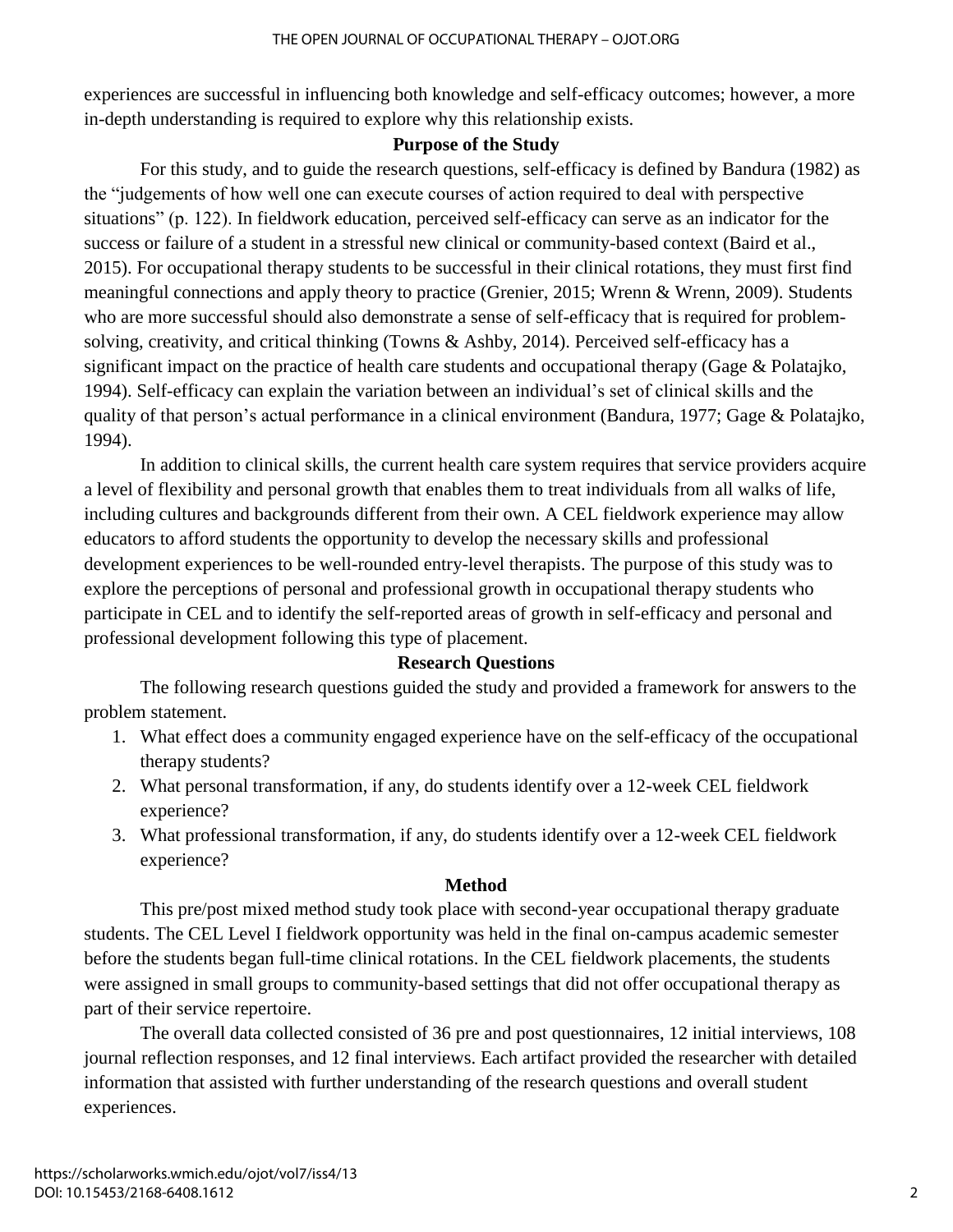# **Quantitative**

Data were analyzed in SPSS Statistics 25.0 using a paired samples *t*-test. Quantitative measurements were explored using a preexisting instrument named the Student Confidence Questionnaire (SCQ), originally developed by Derdall, Olsen, Janzen, and Warren in 2002. The participants completed the SCQ before and after their CEL experience. The results gathered from this tool provided insight into the students' report of self-efficacy and overall confidence during a fieldwork experience. The SCQ is a 40-item Likert-type scale that assesses the student in the domains of professional competence, communication, adaptability, innovation, risk-taking, supervision, and clinical practice.

# **Qualitative**

Qualitative data were collected from in-depth, semi-structured interviews and reflective journals. Reflective journals with predetermined prompts were also kept by the participants throughout the semester. These journals were available as artifacts to triangulate the data during analysis. The interviews (see Appendices A and B) and journal prompts (see Appendix C) were guided by the Social Cognitive and Transformative Learning Theories. The author/researcher conducted the interviews and recognized potential for bias, as a mental health practitioner and because of the nature of involvement in the program. To address any bias, the author used a journal throughout the interview and coding process to organize and reflect, as well as to align the comments with the research questions. The participants in this study engaged in a semi-structured interview before and after their fieldwork experiences, which were recorded, transcribed, and then read for major themes. A combination of a priori codes were derived from the conceptual framework of the transformative learning model (Mezirow, 2000) and open, deductive coding (Saldana, 2015) to conduct the qualitative data analysis. The information gathered from the coding process was collapsed into themes and descriptive quotes aligned accordingly to support the findings.

#### **Results**

#### **Participants**

In the semester when the study took place, there were 39 students enrolled in the occupational therapy class, which served as the potential participant pool. Following an approved IRB protocol and informed consent, 36 participants took the initial Student Confidence Questionnaire (SCQ). The participant sample ( $n = 36$ ) had the following characteristics: 94% were female, 81% Caucasian, 72% aged 20 to 24 years (followed by 22% aged 25 to 29 years), and over half the students reported some level of previous experience at a similar site, such as volunteerism or as an employee.

From the 36 participants who completed the SCQ, we used a purposeful sample of 12 participants for additional student perceptions. One student from each community site was randomly selected to complete the interviews and journaling process. The students were assigned to these sites based on a statement of personal preference, as well as vetting from the faculty to best align to the organization's needs. Community settings included sites such as a homeless veterans' program, a psychosocial clubhouse, after-school programs, transitional housing for at-risk youth, community outreach for individuals with intellectual disability, and long-term structured residences.

#### **Organization of Findings**

The findings in this study are organized into three sections, aligning with each of the research questions. The first research question was developed to further understand the possible development of self-efficacy during a community engaged fieldwork experience. The second and third research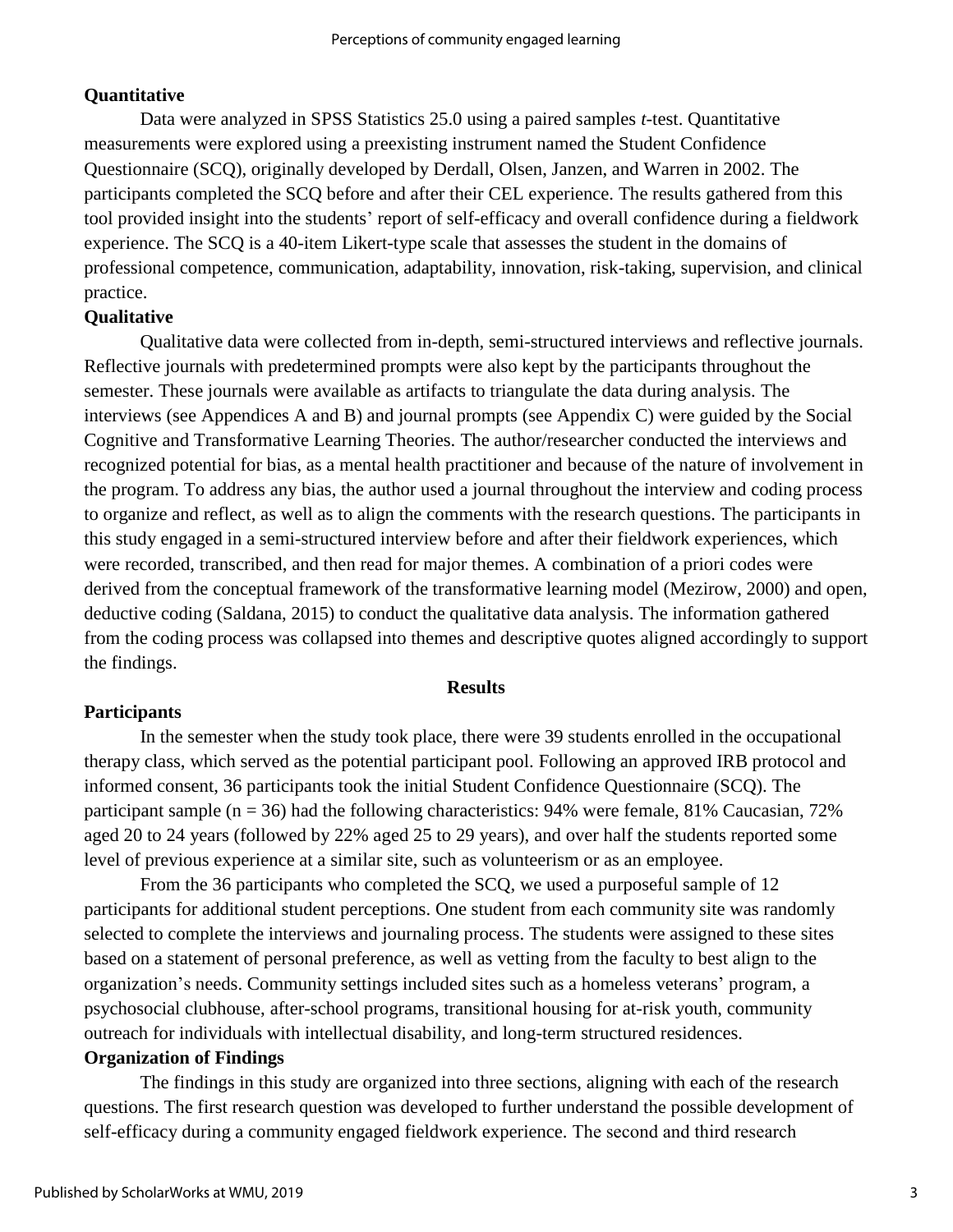questions were developed to explore the students' perceptions of personal and professional growth or transformation that may have occurred because of a community engaged fieldwork experience. Information from all three artifacts led to a greater understanding of self-efficacy and personal and professional transformation in each student.

### **Findings for Research Question 1 (RQ1): Self-Efficacy**

In understanding RQ1, the researcher triangulated the themes based on all three artifacts, which included interviews, journal entries, and the SCQ results. The described experiences that fell under categories of themes that reflected distinct areas of self-efficacy included success and failure, interactions and collaboration, and feedback and direction, which had a strong impact on the perceptions of the fieldwork placement and student growth.

**Success and failure.** The first theme, success and failure, was developed based on areas of participant information related to their direct experiences during community fieldwork. In the interviews and journals, the students often spoke of successful experiences related to areas such as confidence in core skills, successful program plan sessions, building rapport, and even cases of perceived failure that indicated changes in their self-efficacy. An additional area of importance was the ability to redefine success. The students often spoke of "finding value in every situation."

Another area that was recurring in the interviews was the ability for the students to use their core occupational therapy skills that were viewed as success. In the interviews, many of the students indicated they had to remind themselves that they knew what to do, but once that happened, it led to a greater sense of confidence in themselves. For example, P9 said:

Sometimes you sell yourself short. Like, "I don't even know if I'm doing community fieldwork or even OT [occupational therapy]." And then you have to remind yourself, you are. You're just getting used to it by the end. I thought, "You are doing OT and not even realizing it." The experience gave me a lot more confidence with that.

In addition, what the students perceived as "failure" or "frustration" impacted their experiences. Often, frustrations came from what was deemed a perceived lack of knowledge in certain content areas. P8 stated, "I think the only thing I had the most challenge with was finding good funding for them, it became really frustrating. I just didn't feel prepared for that part." When the students attributed their barriers or failures to preparedness on their part, it also supported a change in their confidence related to the direct experience.

**Interaction and collaboration.** This second theme, interaction and collaboration, was developed based on areas of participant information related to interactions and collaborations with clients and staff that occurred during community fieldwork. These interactions often either increased or decreased their confidence and were reported in the interviews and journal reflections.

A key area that was discussed in the interviews were the students' overall responses to the reactions of others. This was a common thread in seven of the students who reported either positive or negative experiences. In some cases, the students reported their own reactions in response to the staff. For example, P6 stated:

It was nerve-wracking at first, but I think just because their diagnoses are more severe than a lot of what I had previously experienced with mental health. It was difficult at first because I didn't really know what to expect or how to respond to their behaviors. We also played off how the staff would respond and react, too.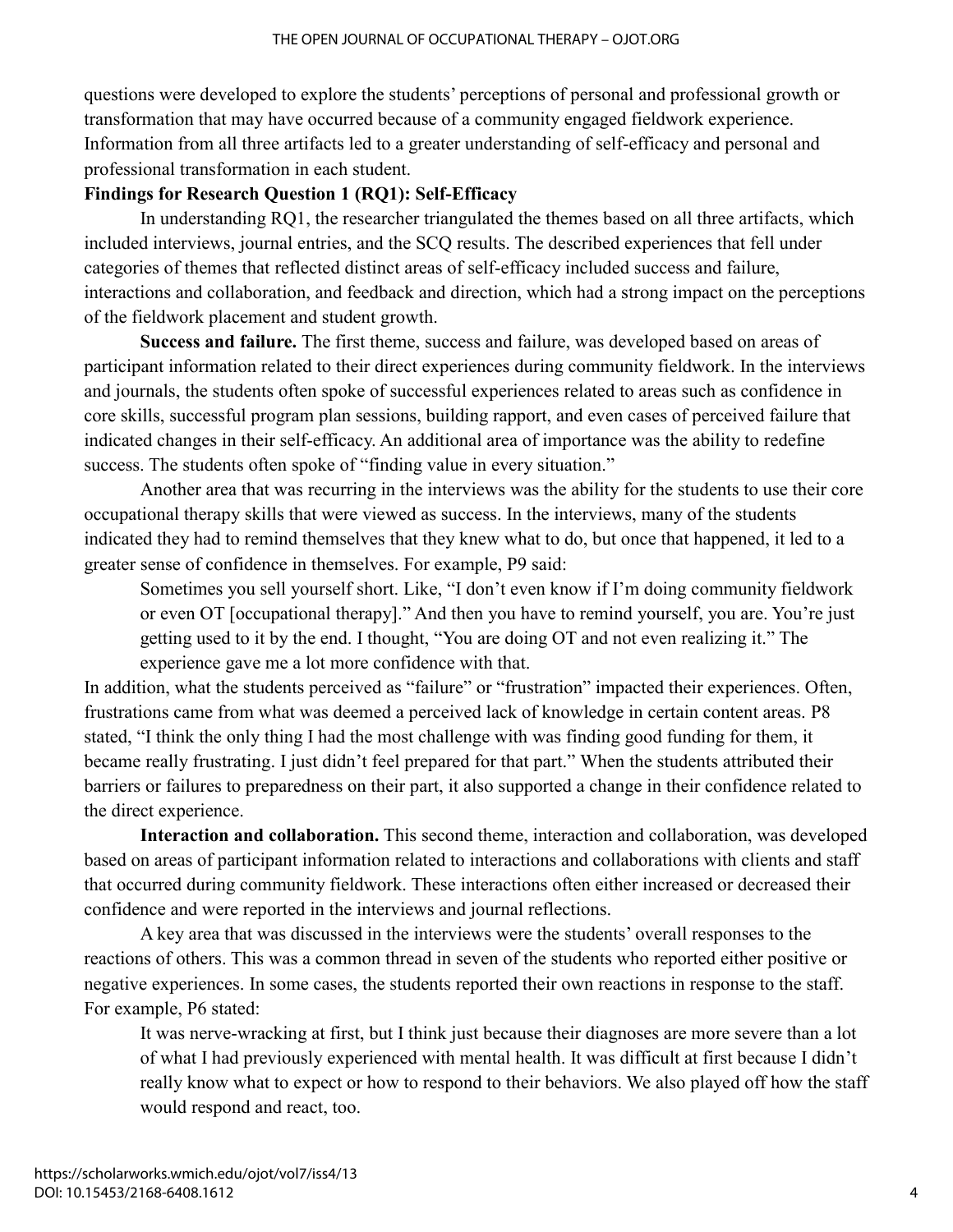From these interactions and observations, the students consistently reported these situations had an almost immediate impact on their perceptions of a positive or negative specific experience, most often related to a specific session or interaction. Different from the first theme, success and failure, interactions and collaborations have a more immediate impact that was not as lasting. These factors were important to the experience, but overall, were reported less often and did not leave as great of an impression on the greater process.

**Feedback and direction.** The third theme, feedback and direction, emerged based on the concept that the students' self-assessment of their performance either increased or decreased through feedback related to task performance and their own internal signals. Areas related to communication, thoughts and emotions, frustrations, a general "fear" of the unknown or being wrong were commonly alluded to throughout the process. In nine of the participants' interviews, they spoke of a response to feedback. Often, it was a comment related to positive feedback, from either the staff or clients. In her postinterview, P5 reflected:

At some points I thought, "I don't want to do this. I don't want to be in this setting. I can't do this. I'm not right for it." I couldn't disconnect myself. And then I realized, I do have a sense of what these people really need or want. I became more confident. I knew I could make a difference.

Specific client feedback was referred to most and seemed to have the greatest impact on the students' assessment of their performance. After completing all of the planned programs, P2 stated: "The member feedback and staff feedback was so great. They would say things like, 'You've done such great things for the [site]' or 'You guys livened it up.'"

**Questionnaire data.** The questionnaire data gathered from the SCQ supported both the interview and journal reflection findings. The data from the subsections risk taking, supervision, and communication were compiled to look at the themes in RQ1. The mean scores in each of the three subscales indicates a statistically significant increase from pre to posttest for student participation in CEL fieldwork ( $p < .05$ ). Table 1 provides an overview of the statistical analysis for each of these subsections in the SCQ.

#### **Table 1**

*t-test Results Comparing Pre and Post Student Confidence Questionnaire RQ1 Subsections*

| Item               | N  | М    | <b>SD</b> | df |          | $\boldsymbol{p}$ |
|--------------------|----|------|-----------|----|----------|------------------|
| Pre Risk Taking    | 36 | 3.85 | 0.40      | 35 | $-4.688$ | 0.000            |
| Post Risk Taking   | 36 | 4.23 | 0.41      |    |          |                  |
| Pre Supervision    | 36 | 4.11 | 0.48      | 35 | $-6.026$ | 0.000            |
| Post Supervision   | 36 | 4.45 | 0.46      |    |          |                  |
| Pre Communication  | 36 | 3.88 | 0.40      | 35 | $-7.452$ | 0.000            |
| Post Communication | 36 | 4.30 | 0.44      |    |          |                  |

Overall, the highest rated items on the SCQ were also directly related to the themes of learning from success and mistakes, collaborating with staff, and accepting direction or seeking feedback. For example, the students reported, "Learn from my mistakes during this placement" as the item with the highest mean score on the SCQ, indicating great importance of this kind of learning. The second and third highest rated items were "Accept direction and constructive feedback" and "Seeking feedback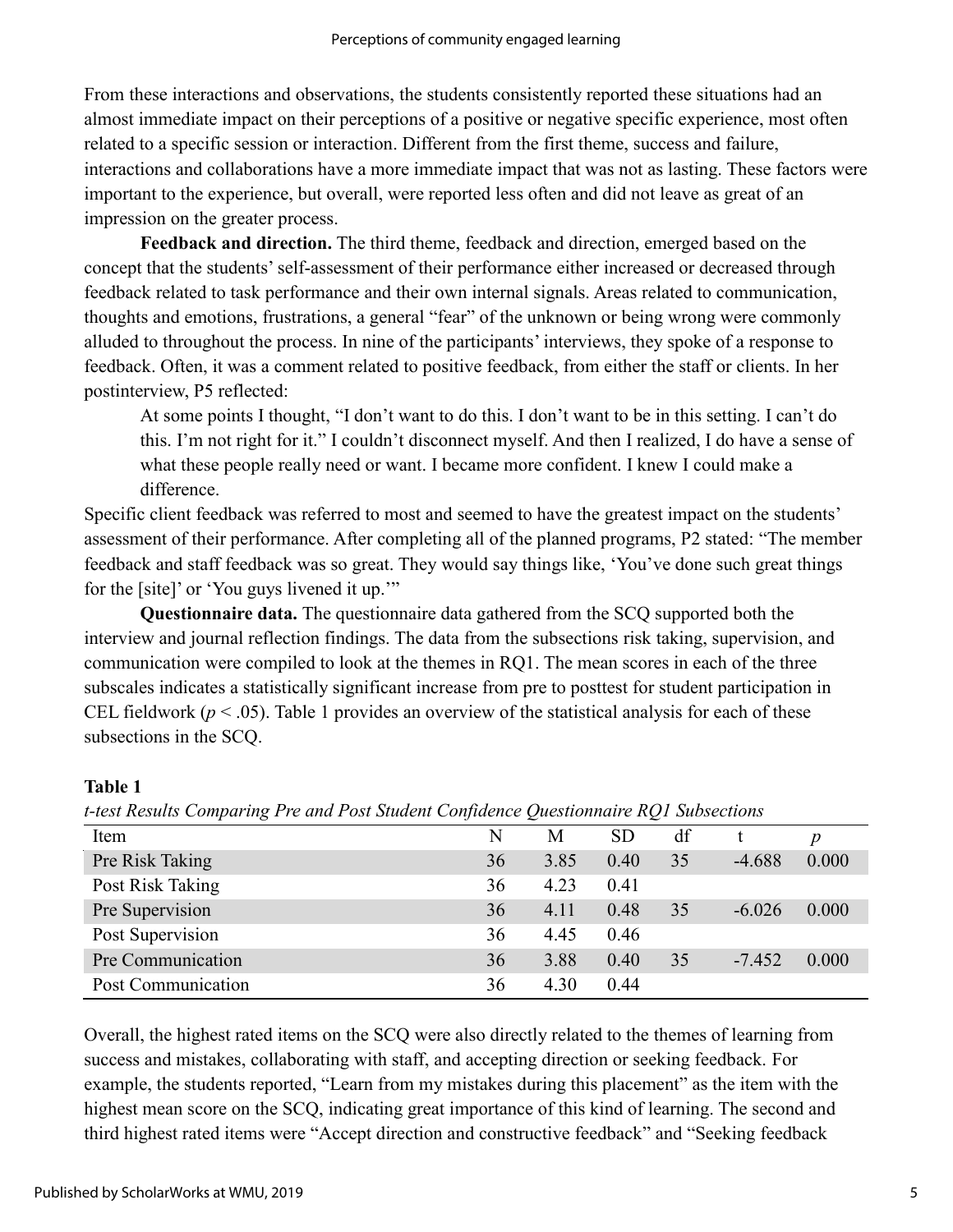from supervisor, clients, and colleagues." In addition, the areas of risk taking, supervision, and communication were scored the highest, as compared to any other subsection.

### **Findings for Research Question 2 (RQ2): Personal Transformation**

To understand RQ2, the analysis shows that the highest rated skills reported on the SCQ correspond with the themes from the qualitative data. For example, the students rated themselves highly in seeking out information and using their own ideas in practice, which they further discussed in their comments related to the themes related to the unknown and unfamiliar, patience and flexibility, and development of creativity. The students also reported growth in organizing their time effectively when changes occur, handling challenges presented, and adjusting to a new setting. These skills may serve them well as they prepare for their advanced fieldwork rotations that begin following the CEL experiences.

**Unknown or unfamiliar.** The fourth theme, the unknown or unfamiliar, emerged as it became clear that many of the students were going to work with a population that was very different from either what they personally identified with or had personal or professional prior experience with in the past. The students often indicated some fear or intimidation by the site or population, as well as concerns with the "unexpected."

In the prefieldwork interviews, nine of the 12 participants had a discussion surrounding the unknown. Often, this was associated with preconceived ideas or notions about the population for which the student would be working. Prior to her experience, P6 stated, "I'm nervous going into it because I don't know what to expect. There's only so much I can control, and even what I've been influenced by the media and their portrayal of mental illness." In these cases, nearly each of the students who previously stated concerns had a realization that their worries or fears were unfounded. Following placement at that fieldwork site, P11 reflected:

I think that being able to talk to people from different cultures is definitely something that I gained throughout this. It taught me to just be myself and be honest. We come from different backgrounds and they want to honestly hear what you have to say, so they can learn from that, too.

In the postinterviews and journals, the students spoke to a better understanding of what their preconceived ideas or stereotypes were before the experience. P3 stated, "At the hospital, I work with people of all backgrounds all the time. I never even realized I was making these assumptions." It was observed that this new understanding had a profound effect on them and potentially their future interactions or practice.

**Patience and flexibility.** The fifth theme, patience and flexibility, focused around student reports of adaptability. Often, the students initially believed they were "flexible," as that is a core concept of being an occupational therapist; however, this was often challenged and refined during fieldwork.

In each of the 12 interviews, both prior to and following fieldwork, the concept of flexibility was discussed. In many cases, the students identified flexibility with concrete ideas, such as time or schedules. This usually evolved by the postfieldwork interview to a more fluid concept, related to thinking on the spot or flexibility with challenging behaviors. P4 spoke of that evolution in her interview, stating:

I think that [flexibility] was maybe a little bit of fear going in. I think flexibility in general can be hard because I like things to be this way, in this order, and hope things go as planned. But I feel like I started to open up to just going with the flow and letting whatever happened happen.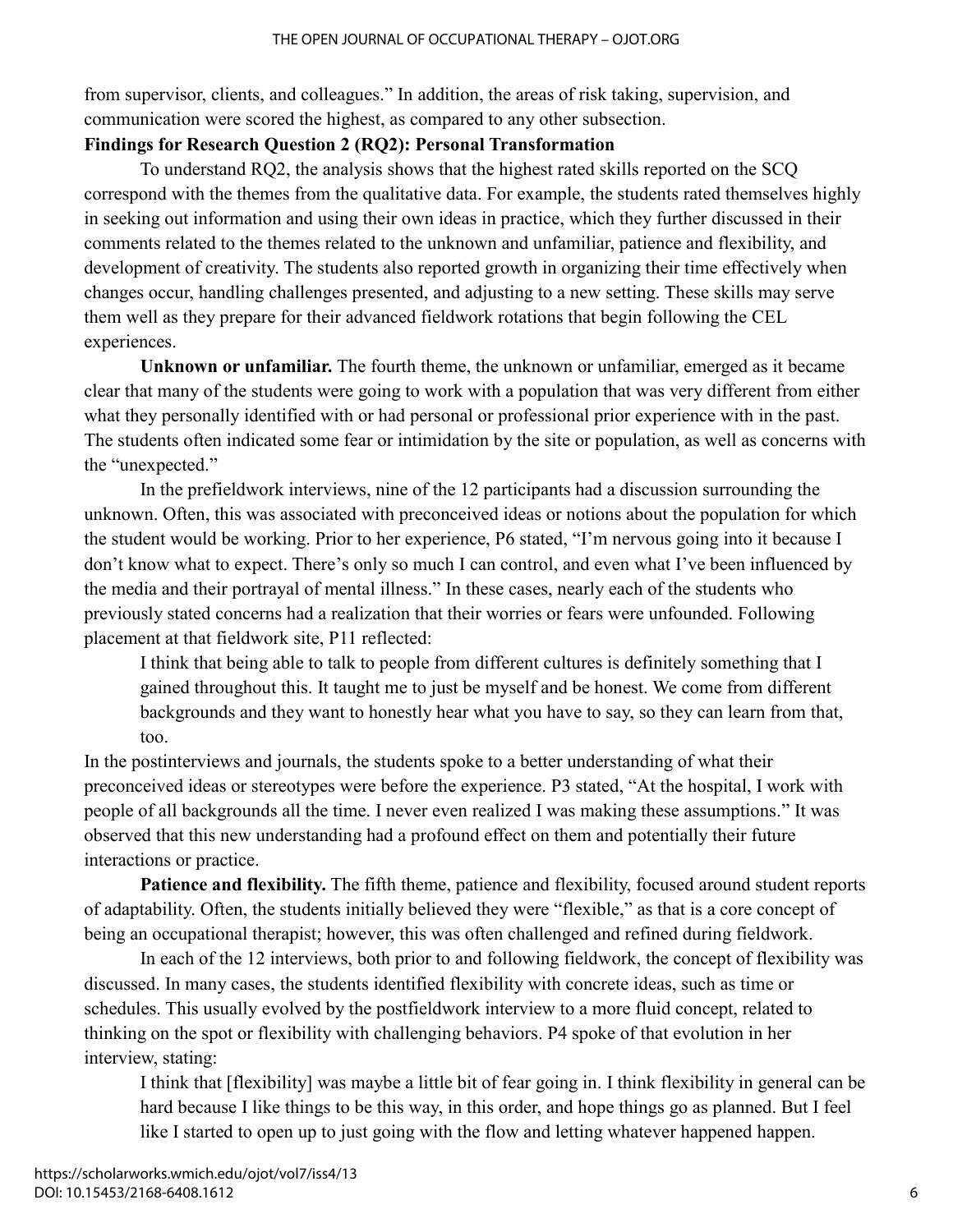In the journal prompts, the idea of patience was also discussed and how important that is to keep in mind as a health care provider. This "soft skill" was challenged and refined over the course of the experience and many students hoped that this will make them a more "holistic clinician."

**Development of creativity.** The sixth theme was development of creativity. In occupational therapy, client-centered care is often directly connected to the therapist's ability to be creative (Schmid, 2004), and the students often spoke of that from the start of this placement. This theme emerged because all 12 of the students discussed their own assessment of their creativity. Common responses were related to either a lack of creativity or excitement about the challenge of being creative, the ability to improvise on the spot for sessions and ideas, and the ability to create fun and engaging sessions for the clients.

In interviews and journals, interpretations of creativity were different. In some cases, creativity was related to being client-centered. P10 stated, "I would say I'm creative. Usually, I like doing things that people themselves enjoy, so being client-centered. But I'm not extremely on-the-spot creative, I like to plan."

In other cases, creativity was related to the actual "doing" of an activity. For example, four students discussed their abilities to do "arts and crafts" as equal to their creativity. For three of the students, creativity was something with which the students struggled. P3 stated, "I always struggle with creativity. It's scary to get your ideas out and things could go so many different ways." Eight students discussed the evolution or growth of their creativity, based on this experience. P4 stated:

I think creativity was the one thing going in that we all felt, "Oh, we're pretty creative people", but I think the creativity expanded in a way different way than we thought, especially with the population we worked with. We used creativity to peel back some of their emotional issues and being creative on how to assess that and go about finding ways to engage them.

In the case of creativity, there was a clear relationship between perceived growth in innovative ideas and their confidence in their own abilities.

**Questionnaire data.** The SCQ data under the subsections Adaptability and Innovation were further analyzed to understand RQ2. The mean scores in each of the three subscales indicates a statistically significant increase from pre to posttest for student participation in CEL fieldwork ( $p < .05$ ). Table 2 provides an overview of the statistical analysis for each of these subsections in the SCQ.

| t-test results Comparing I re and I ost student Confidence Questionnaire RQ2 Subsections |    |      |      |    |          |       |
|------------------------------------------------------------------------------------------|----|------|------|----|----------|-------|
| Item                                                                                     |    | M    | SD   | df |          |       |
| Pre Adaptability                                                                         | 36 | 3.84 | 0.48 | 35 | $-6.297$ | 0.000 |
| Post Adaptability                                                                        | 36 | 4.37 | 0.44 |    |          |       |
| Pre Innovation                                                                           | 36 | 4.01 | 0.39 | 35 | $-5.305$ | 0.000 |
| Post Innovation                                                                          | 36 | 4.44 | 0.43 |    |          |       |

**Table 2**

*t-test Results Comparing Pre and Post Student Confidence Questionnaire RQ2 Subsections*

Again, in these areas, the students reported a positive increase in these specific skills following a CEL placement. Items in the scale, such as seeking out information from appropriate resources, adjusting to a new setting, and using my own ideas in practice, were rated as having the highest mean scores on these subsections of the survey. These skills are all particularly important for not only a health care student, but also a new clinician going into any kind of practice in the future.

**Findings for Research Question 3 (RQ3): Professional Transformation**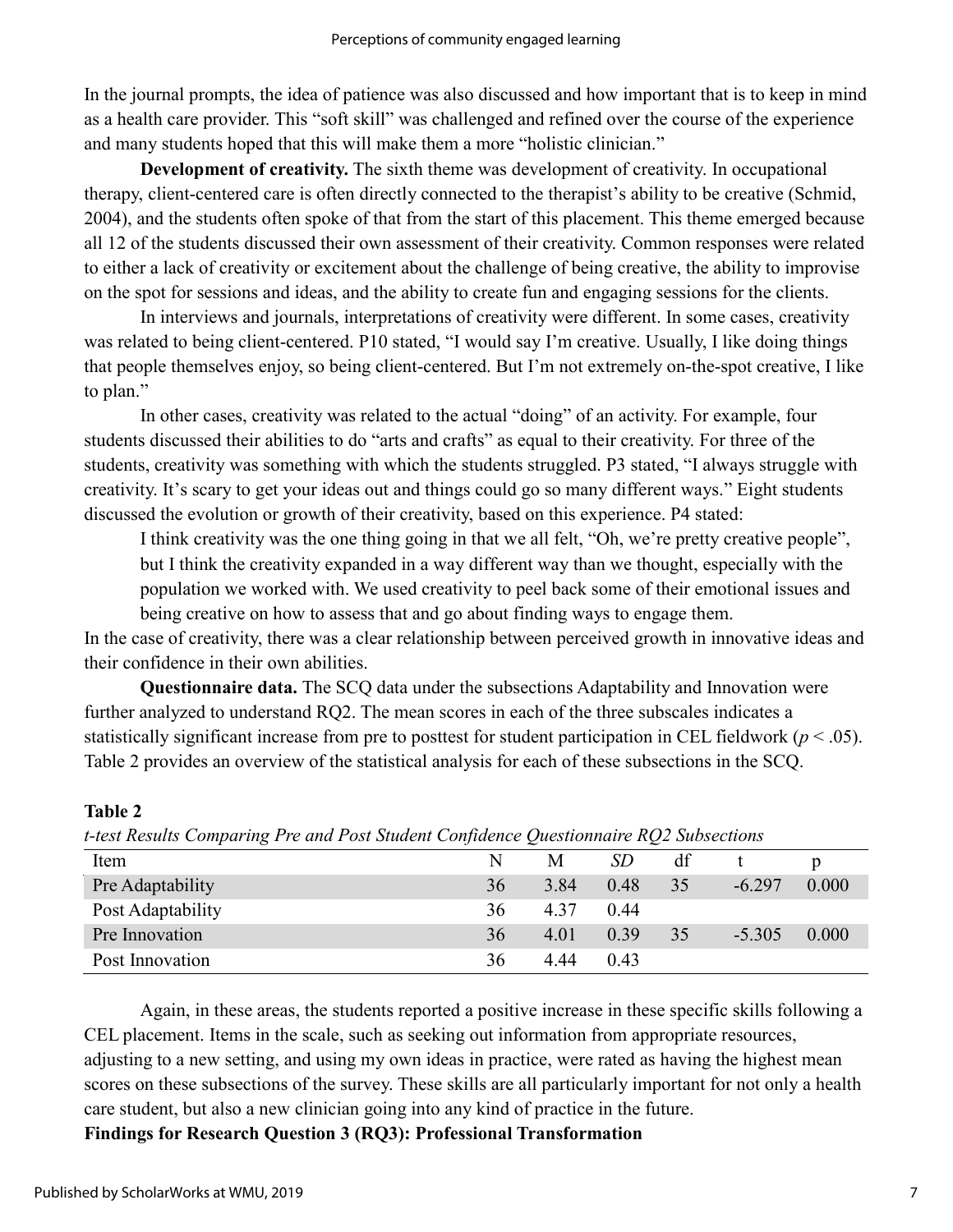RQ3 was developed to explore the students' perceptions of professional growth or transformation that may have occurred from a CEL fieldwork experience. The journal prompts, guided by Mezirow (2000) and the transformative learning model, investigated the professional development of the students throughout the duration of the CEL experience. These prompts were analyzed against the information from the SCQ and pre/post interview questions, specifically related to areas of professional growth, such as new awareness of skills and confidence and redefining the meaning and purpose of occupational therapy.

**Self-awareness.** The seventh theme, self-awareness, emerged from the artifacts and was directly related to the students' professional capabilities of understanding their skill set through a new sense of confidence. There was a definite growth that occurred from start to finish, where the students overestimated their confidence and/or skills in the beginning, then ultimately realized not only what they learned through the experience, but also their strengths that were inherent throughout the process.

During the interviews and journaling, many of the students alluded to a lack of understanding or prior experience. P11 reflected over the duration of the fieldwork:

This experience was so involved compared to any other. I think going in, I thought, "I'm just a student, what can I do here?" But there is so much we have learned that I think we forget, we have all these skills, and we have all this knowledge that we can use. We were able to collaborate professionally with the staff members and we knew the facts about people's diagnoses so that we knew what their root problems [were]. We could address them correctly and efficiently. My confidence really went up.

Self-awareness can be a difficult skill to teach in the classroom; therefore, this finding was important to the personal and professional growth of these students. The students that commented on increasing selfawareness through this placement also improved their ability to reflect critically on the experience and understand value in many different situations, as evidenced by the structure and format of the journals.

**Redefining the profession.** The final theme, redefining the profession, was discussed by the students as being the "most meaningful." All 12 students reported, in either their journals or interviews, that they could redefine their meaning or purpose of occupational therapy. In the first semester of the program, students are asked to prepare their "elevator speech," or their definition of what the profession of occupational therapy entails. The students discussed to a great extent how this has evolved during the experience, and it was often referred to as a more "holistic" definition of the profession in the end.

To understand their new definition of occupational therapy, many of the students reflected on where they began in the experience. P3 stated this about the end of her experience:

My definition has completely changed when discussing my elevator speech and what OT is. I have learned how important it is to inform and advocate for our profession. This experience has impacted the way I will practice. I have learned that relationships and rapport take time. I have to look at the whole picture and dig deeper.

**Questionnaire data.** The SCQ data under the subsections Clinical Practice and Professional Competence were further analyzed to understand RQ3. The mean scores in each of the two subscales indicates a statistically significant increase from pre to posttest for student participation in CEL fieldwork (*p* < .05). Table 3 provides an overview of the statistical analysis for the final areas of subsections in the SCQ.

#### **Table 3**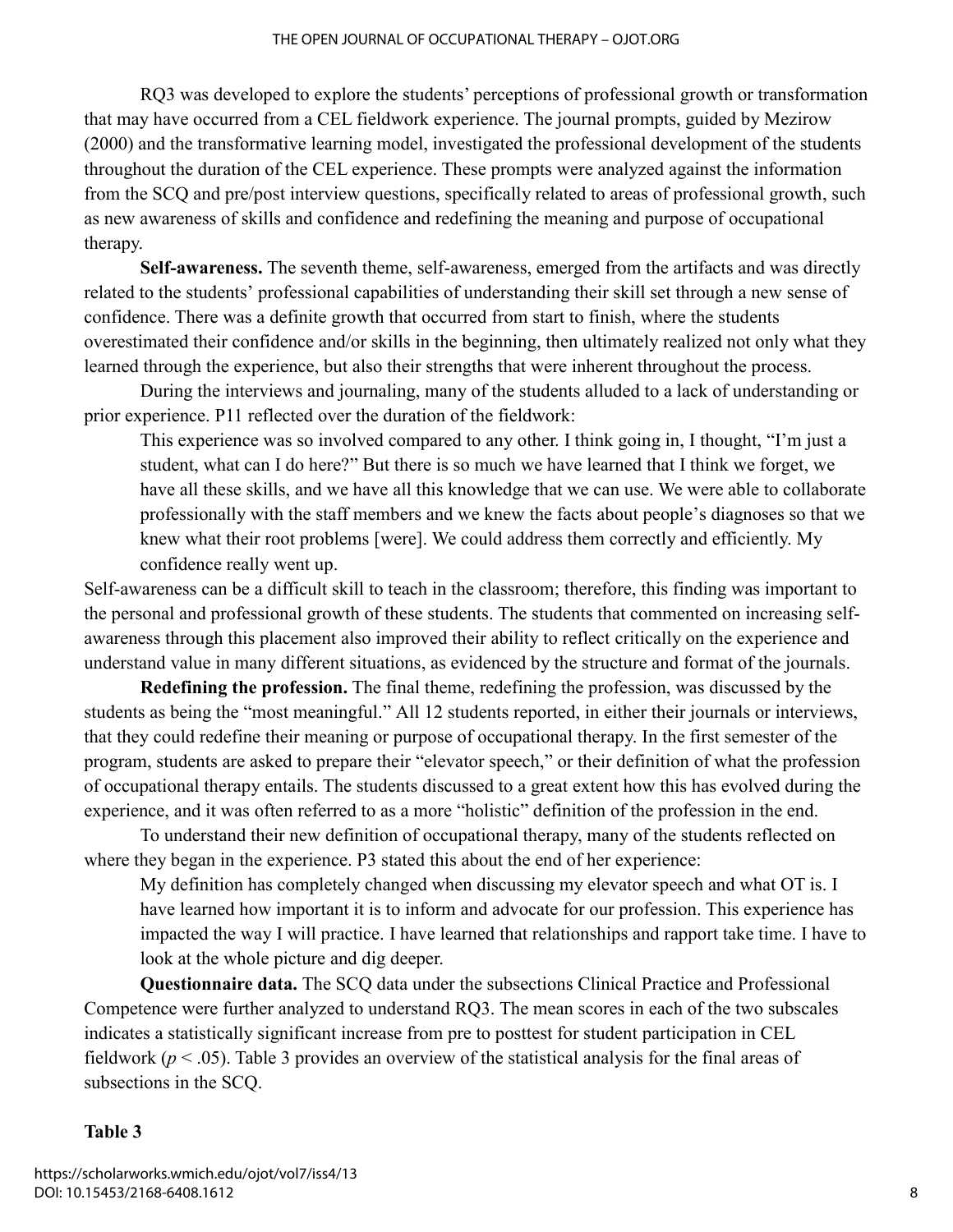| Item                          |    | M    | SD   | df |          |       |
|-------------------------------|----|------|------|----|----------|-------|
| Pre Clinical Practice         | 36 | 3.82 | 0.50 | 35 | $-6.369$ | 0.000 |
| <b>Post Clinical Practice</b> | 36 | 4.35 | 0.39 |    |          |       |
| Pre Professional Competency   | 36 | 3.58 | 0.36 | 35 | $-6.062$ | 0.000 |
| Post Professional Competency  | 36 | 4.08 | 0.45 |    |          |       |

*t-test Results Comparing Pre and Post Student Confidence Questionnaire RQ3 Subsections*

The students will continue their fieldwork education into an advanced fieldwork experience over the course of their future curriculum. Having the confidence in areas such as analyzing activities, handling autonomy in the workplace, and applying the role of occupational therapy in clinical practice may have a direct impact on the success of these full-time clinical rotations. These skills are also aligned with assessments, such as AOTA Fieldwork Performance Evaluation for the Occupational Therapy Student or a Doctoral Capstone Fieldwork Objectives form, which will rate their success in the advanced fieldwork experiences, therefore better preparing them for any future clinical settings or populations they may encounter.

#### **Discussion**

By understanding graduate students' experiences in community engaged fieldwork, programs and university faculty may also be able to better prepare and place students in settings that meet the profession's diverse demands. The conclusions of this study support the development of self-efficacy, personal transformation, and professional growth.

#### **Considerations for Development of Self-efficacy**

RQ1 encompasses the core of the social cognitive theory, self-efficacy. The results from the SCQ indicated a statistically significant increase in perceived self-efficacy in all areas of assessment (*p* < .05). While this finding on student improvement is consistent with the literature on areas such as confidence, communication skills, or professional identity development (Derdall, Olson, Janzen, & Warren, 2002; Nielsen et al., 2017), in this study it was unique that every item assessed under the SCQ was improved. In the postinterviews, the students associated their experiences during fieldwork with areas such as perceived success and failure, interactions and collaborations, and feedback and direction.

When reflecting on their experiences, the students spoke of topics that were either perceived of as successes or failures, and how each increased their self-efficacy. The findings in this section indicated a sense of mastery was felt based on practicing what they had learned in the classroom. In other words, they had an increase in self-efficacy when they could apply theory to practice, particularly in an autonomous way in the community. In each case with these participants, regardless of success or failure, the direct exposure to clients in the community and the challenges they faced were enough to make the mastery experience one that increased the students' self-efficacy, as evidenced by the results of the SCQ.

The second area of significance was the importance of interactions and collaborations through the duration of the placement. This theme was consistent with the literature on self-efficacy and vicarious experiences (Bandura, 1982). Vicarious experiences can be described as instances where people model after or judge their capabilities based on the responses and attainments of others (Andonian, 2013; Bandura, 1977). In these instances, examples, such as responding to the reactions of others, facing inaccurate assumptions, or the perceived value of services provided, all affected the student's assessment of self-efficacy. This area of development can be particularly influential to the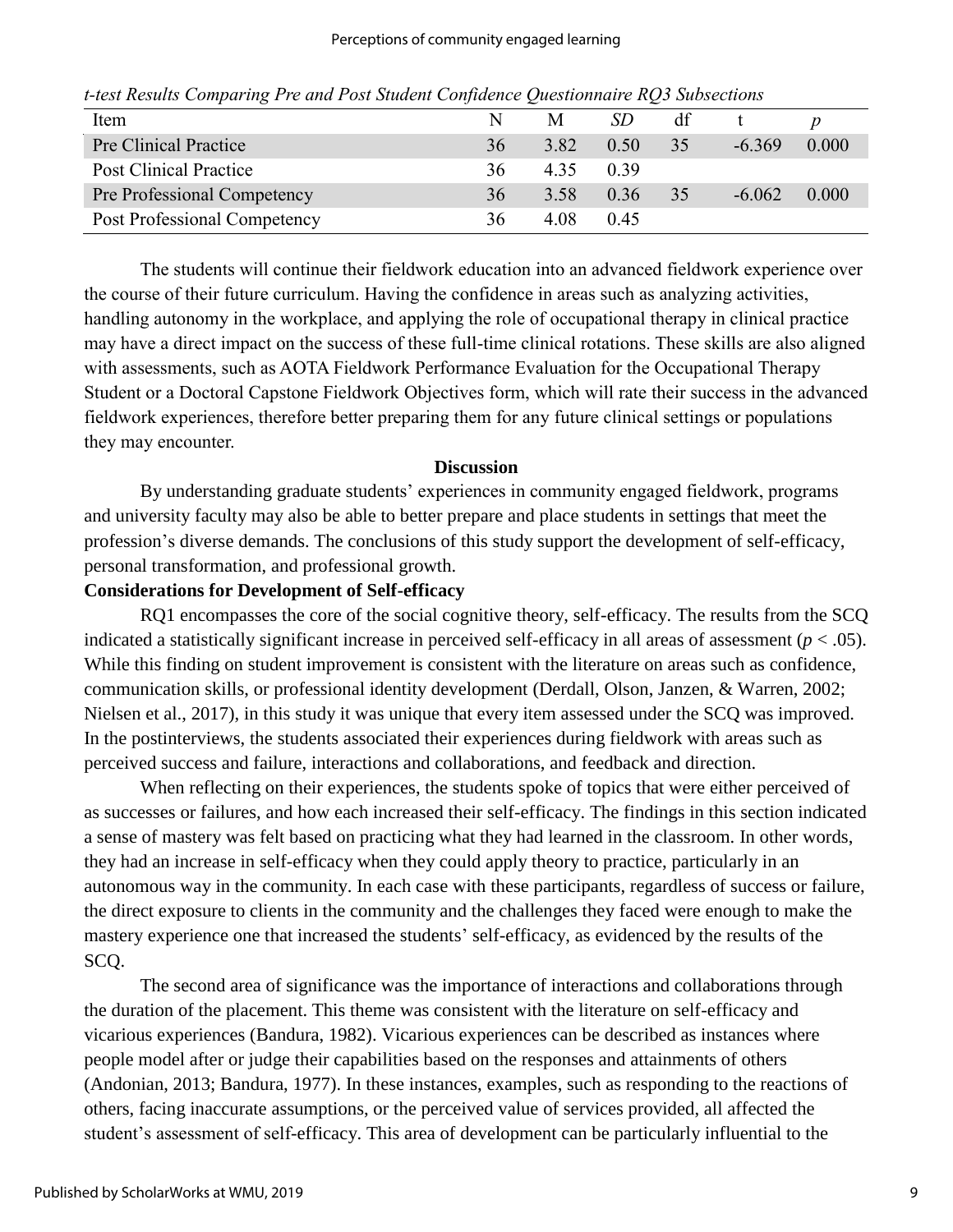student because of the reactive nature of other individuals and the impressionable stage students are in during their learning process (van Dinther, Dochy, & Segers, 2011).

The final area of importance in answering this question came from the students' emphasis on feedback and direction throughout the fieldwork experience. This theme appeared to have a profound effect on the students, as direct or indirect feedback was spoken of on many occasions in each of the artifacts. In all of the interviews, the students spoke of a response to positive or negative feedback and how the feedback directly impacted their performance. Feedback is an essential component of verbal persuasion on physiological responses in the self-efficacy model (Bandura, 1977; Snyder, 2018).

Based on the findings related to RQ1, it is clear that a CEL fieldwork experience not only had a positive impact on self-efficacy, but also provided a multitude of opportunities to develop this trait. The SCQ indicated consistent gains in all three areas of assessment on the RQ1, which support the findings on self-efficacy from the interviews and journal reflections. These key areas, such as the ability to respond to feedback and supervision, a willingness to take risks, and confidence with communication, will have a direct impact on their performance in future clinical placements and their potential success beyond as an entry-level therapist.

### **Considerations for Personal and Professional Transformation**

RQ2 and RQ3 were crafted to allow the researcher to determine if personal and/or professional transformation had occurred through this CEL fieldwork experience. Themes that emerged to understand these questions included recognizing the unknown or unfamiliar, patience and flexibility, development of creativity, self-awareness, and redefining the profession.

A key finding related to personal transformation was the students' discussion of the unknown or unfamiliar and facing those challenges. This was often the students "disorienting dilemma" or "selfexamination," Phases 1 and 2 of the transformative learning theory (Mezirow, 2000). While it may be expected of a homogenous group of students to feel an impact from these diverse settings, it was more profound than they realized (Whiteford  $&$  St-Clair, 2002). It was surprising that there were also no outliers in this area. Every student that addressed the unknown or unfamiliar had a positive response following their interactions.

Attitudes toward people who students are "uncomfortable with," such as those from a different socioeconomic status, varying culture or diversity group, and clients with mental health illnesses, are generally negative (Fisher, 2002; Lyons & Ziviani, 1995). The students discussed aspects such as "the idea of homelessness makes me anxious." Lyons and Ziviani (1995) challenged that if many of these misrepresentations remain pervasive, then students in the health professions will avoid working with these clients and, in turn, decrease the quality of care. After the experience, they discussed a new level of comfort and awareness, and, most of all, a drive to be a better advocate.

The change in adaptability and innovation was also significant, both in the qualitative and quantitative findings. In their reflections, the students referenced experiences that aligned with the fourth and fifth phases of transformative learning: exploration of options for new roles, relationships, and actions (Bagatell et al., 2013; Mezirow, 2000). The students practiced planning, execution, and problemsolving on the spot in real clinical scenarios. In every one of the interviews, flexibility was discussed on some level, and ultimately, it was one of the greatest increases on the items of the SCQ. Flexibility is an essential skill for fieldwork education, for the ever-changing health care system, and for the everyday clinical practice of occupational therapy (Grenier, 2015).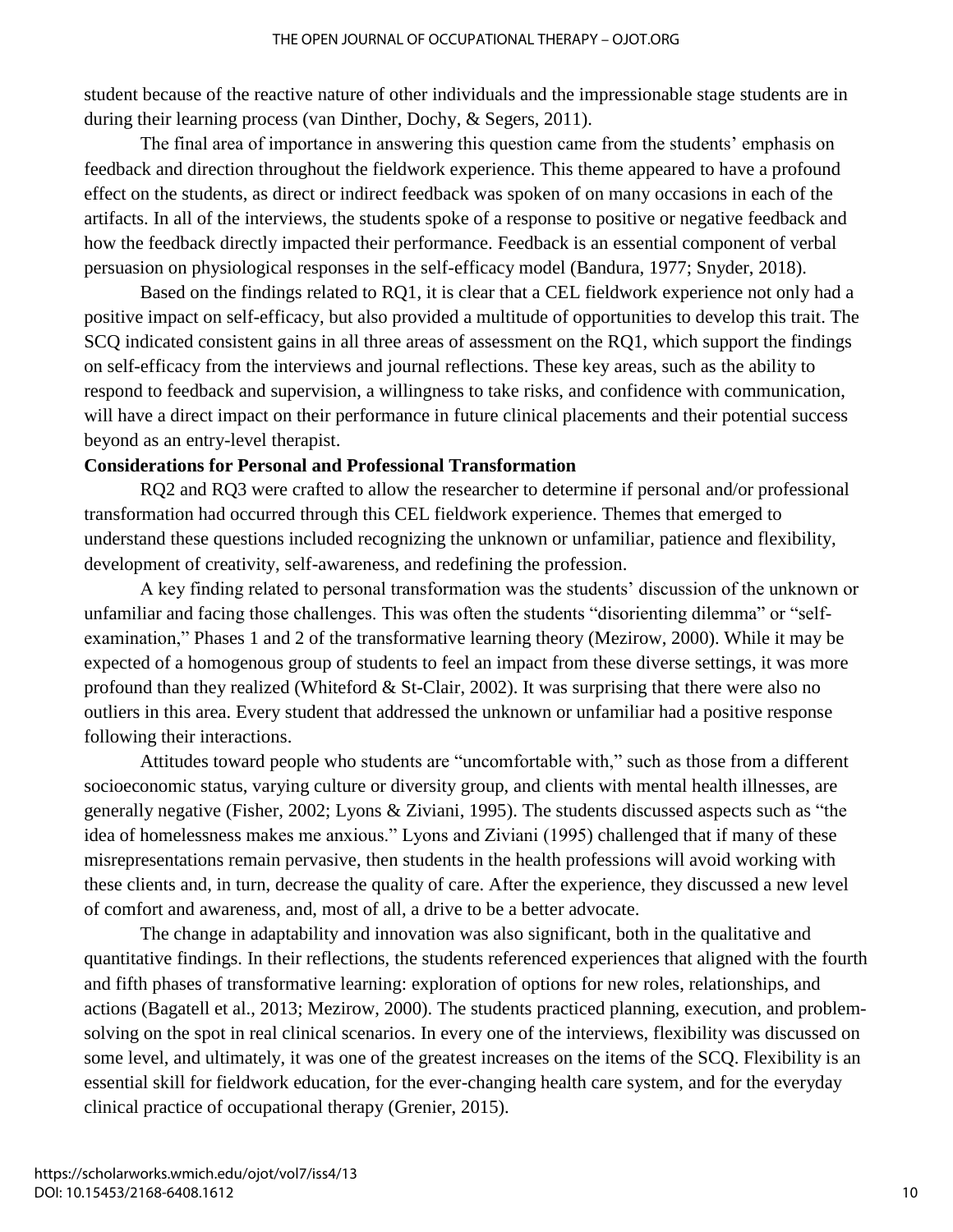In the provisional trying of new roles and building of competence and self-confidence, the students in this study had a new self-awareness of their skills. They each spoke of a clear professional growth, from start to finish of the semester, that occurred as a result of this experience. A key component of this placement was the development of the occupational therapy role in the community setting. This is the main factor that allowed the students to engage fully in the eighth phase of transformative learning. The students discussed that not having an occupational therapy role previously defined at the site allowed them to take risks or to try new ideas and to advocate better for themselves and/or the profession as compared to their prior two Level I traditional experiences. In addition to developing these professional skills, the students spoke of their new ability to feel prepared in a variety of settings of practice, which is essential in a profession that is so diverse in settings (Evenson, Roberts, Kaldenberg, Barnes, & Ozelie, 2015).

The final theme that emerged is possibly the most important to the current state of the profession: redefining the meaning and purpose of occupational therapy. Ten of the 12 students discussed an understanding of the role of the profession beyond individual treatment, which promoted working toward helping populations and communities. Eleven of the 12 students commented on the expansion of their definition of occupational therapy to include mental health and community health and wellness. As the profession moves toward community practice models, these findings will be key to these future graduates' success (Costa, Molinsky, Kent, & Sauerwald, 2011; Whiteford & St-Clair, 2002). While the quantitative gains were not as vast on the SCQ in these areas, they were still statistically significant in the positive impact of this placement, as compared to a similar study where the students were primarily placed in traditional fieldwork and no significant change in perceived self-efficacy occurred (Andonian, 2013).

#### **Limitations**

The first limitation is that the study was conducted at one university and therefore has limited generalizability to other populations. This study involved the behaviors and reports of one group of students and may or may not reflect the behavior and attitudes of other occupational therapy students. While representative of the profession, approximately 95% of the student body in this occupational therapy program are female with minimal diversity in race. An additional limitation of the study is time. The students who participated in this study only completed one semester of CEL, so their experiences may be more limited as compared to programs who complete similar fieldwork over the course of multiple semesters.

# **Conclusion**

From an academic and professional perspective, having the additional benefit of using CEL as a transformative experience is invaluable. An additional outcome of this study also allowed programs to have evidence-based recommendations to place students in settings that meet the demands of the profession. As evidenced by skills developed by the students through the course of this CEL experience, each student demonstrated an impact on his or her professional behaviors, personal growth, and, ultimately, self-efficacy. Even as a seasoned therapist, the continual development of these skills is critical in understanding one's therapeutic use of self and the ability to build healthy professional connections with team members and clients. The findings of this study can allow educators across master's and doctoral programs to begin to understand and implement a similar CEL placement. Through this fieldwork education opportunity, programs can provide the forum to develop the fundamental abilities and professional development of holistic entry-level therapists.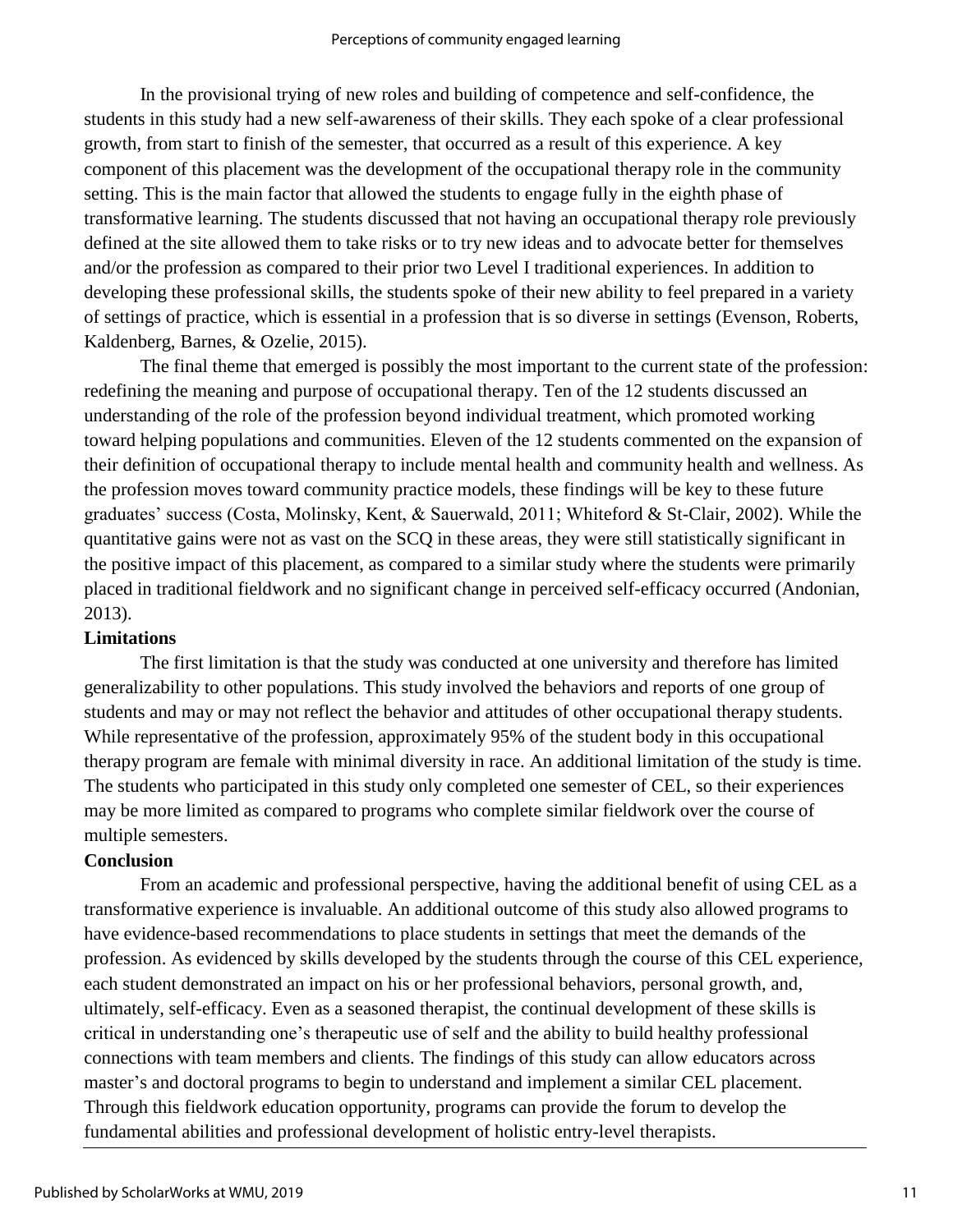#### THE OPEN JOURNAL OF OCCUPATIONAL THERAPY – OJOT.ORG

*Amy Mattila, PhD, OTR/L, is as an assistant professor in the occupational therapy program at Duquesne University in Pittsburgh, PA. She received her Ph.D in Instructional Management and Leadership at Robert Morris University. Dr. Mattila's scholarship has focused around best practices in education and psychosocial practice in occupational therapy.*

#### **References**

American Occupational Therapy Association (2017). Vision 2025. *American Journal of Occupational Therapy*, *71*, 7103420010p1. <https://doi.org/10.5014/ajot.2017.713002>

Andonian, L. (2013). Emotional intelligence, selfefficacy, and occupational therapy students' fieldwork performance. *Occupational Therapy in Health Care*, *27*(3), 201-215. <https://doi.org/10.3109/07380577.2012.763199>

Asarnow, J. R., & Miranda, J. (2014). Improving care for depression and suicide risk in adolescents: Innovative strategies for bringing treatments to community settings. *Annual Review of Clinical Psychology*, *10*(1), 275-303. [https://doi.org/10.1146/annurev-clinpsy-032813-](https://doi.org/10.1146/annurev-clinpsy-032813-153742) [153742](https://doi.org/10.1146/annurev-clinpsy-032813-153742)

Bagatell, N., Lawrence, J., Schwartz, M., & Vuernick, W. (2013). Occupational therapy student experiences and transformations during fieldwork in mental health settings. *Occupational Therapy in Mental Health*, *29*(2), 181-196.

<https://doi.org/10.1080/0164212x.2013.789292>

Baird, J. M., Raina, K. D., Rogers, J. C., O'Donnell, J., Terhorst, L., & Holm, M. B. (2015). Simulation strategies to teach patient transfers: Self-efficacy by strategy. *American Journal of Occupational Therapy*, *69*(Suppl. 2), 6912185030p1- 6912185030p7.

<https://doi.org/10.5014/ajot.2015.018705>

Bandura, A. (1977). Self-efficacy: Toward a unifying theory of behavioral change. *Psychological Review*, *84*(2), 191-215.

[https://doi.org/10.1037//0033-295x.84.2.191](https://doi.org/10.1037/0033-295x.84.2.191)

- Bandura, A. (1982). Self-efficacy mechanism in human agency. *American Psychologist*, *37*(2), 122.
- Comeau, D. L., Palacios, N., Talley, C., Walker, E. R., Escoffery, C., Thompson, W. W., & Lang, D. L. (2019). Community-engaged learning in public health: An evaluation of utilization and value of student projects for community partners. *Pedagogy in Health Promotion*, *5*(1), 3-13. <https://doi.org/10.1177/2373379918772314>

Costa, D., Molinsky, R., Kent, J., & Sauerwald, C. (2011). Integrating mental health knowledge and skills into academic and fieldwork education. *OT Practice*, *16*(19), CE1-CE8.

Derdall, M., Olson, P., Janzen, W., & Warren, S. (2002). Development of a questionnaire to examine confidence of occupational therapy students during fieldwork experiences. *Canadian Journal of Occupational Therapy*, *69*(1), 49-56. <https://doi.org/10.1177/000841740206900105>

Evenson, M. E., Roberts, M., Kaldenberg, J., Barnes, M. A., & Ozelie, R. (2015). Brief Report—National survey of fieldwork educators: Implications for occupational therapy education. *American Journal of Occupational Therapy*, *69*(Suppl. 2), 6912350020p1-6912350020p5. <http://dx.doi.org/10.5014/ajot.2015.019265>

Fisher, J. E. (2002). Fear and learning in mental health settings. *International Journal of Mental Health Nursing*, *11*(2), 128-134. [https://doi.org/10.1046/j.1440-0979.2002.t01-1-](https://doi.org/10.1046/j.1440-0979.2002.t01-1-00205.x) [00205.x](https://doi.org/10.1046/j.1440-0979.2002.t01-1-00205.x)

Gage, M., & Polatajko, H. (1994). Enhancing occupational performance through an understanding of perceived self-efficacy. *American Journal of Occupational Therapy*, *48*(5), 452-461. <https://doi.org/10.5014/ajot.48.5.452>

Gregory, P., Quelch, L., & Watanabe, E. (2011). The student experience of a role emerging fieldwork placement. In M. Thew, M. Edwards, S. Baptiste, & M. Molineux (Eds.), *Role emerging occupational therapy: Maximising occupation focused practice* (pp. 54-65)*.* West Sussex, UK: Wiley-Blackwell.

<https://doi.org/10.1002/9781444340006.ch4>

- Grenier, M.-L. (2015). Facilitators and barriers to learning in occupational therapy fieldwork education: Student perspectives. *American Journal of Occupational Therapy*, *69*(Suppl. 2), 6912185070p1-6912185070p9. <http://dx.doi.org/10.5014/ajot.2015.015180>
- Hammel, J., Magasi, S., Mirza, M. P., Fischer, H., Preissner, K., Peterson, E., & Suarez-Balcazar, Y. (2015). A scholarship of practice revisited: Creating community-engaged occupational therapy practitioners, educators, and scholars. *Occupational Therapy in Health Care*, *29*(4), 352-369.

<https://doi.org/10.3109/07380577.2015.1051690>

Hyett, N., McKinstry, C. E., Kenny, A., Dickson-Swift, V. (2016). Community-centred practice: Occupational therapists improving the health and wellbeing of populations. *Australian Occupational Therapy Journal*, *63*(1), 5-8. <https://doi.org/10.1111/1440-1630.12222>

Kiely, R. (2005). Transformative learning model for service learning: A longitudinal case study. *Michigan Journal of Community Service Learning*, *12*(1), 5-22. Retrieved from [https://quod.lib.umich.edu/cache//3/2/3/3239521.](https://quod.lib.umich.edu/cache/3/2/3/3239521.0012.101/3239521.0012.101.pdf#page= 4;zoom=75) [0012.101/3239521.0012.101.pdf#page=](https://quod.lib.umich.edu/cache/3/2/3/3239521.0012.101/3239521.0012.101.pdf#page= 4;zoom=75) [4;zoom=75](https://quod.lib.umich.edu/cache/3/2/3/3239521.0012.101/3239521.0012.101.pdf#page= 4;zoom=75)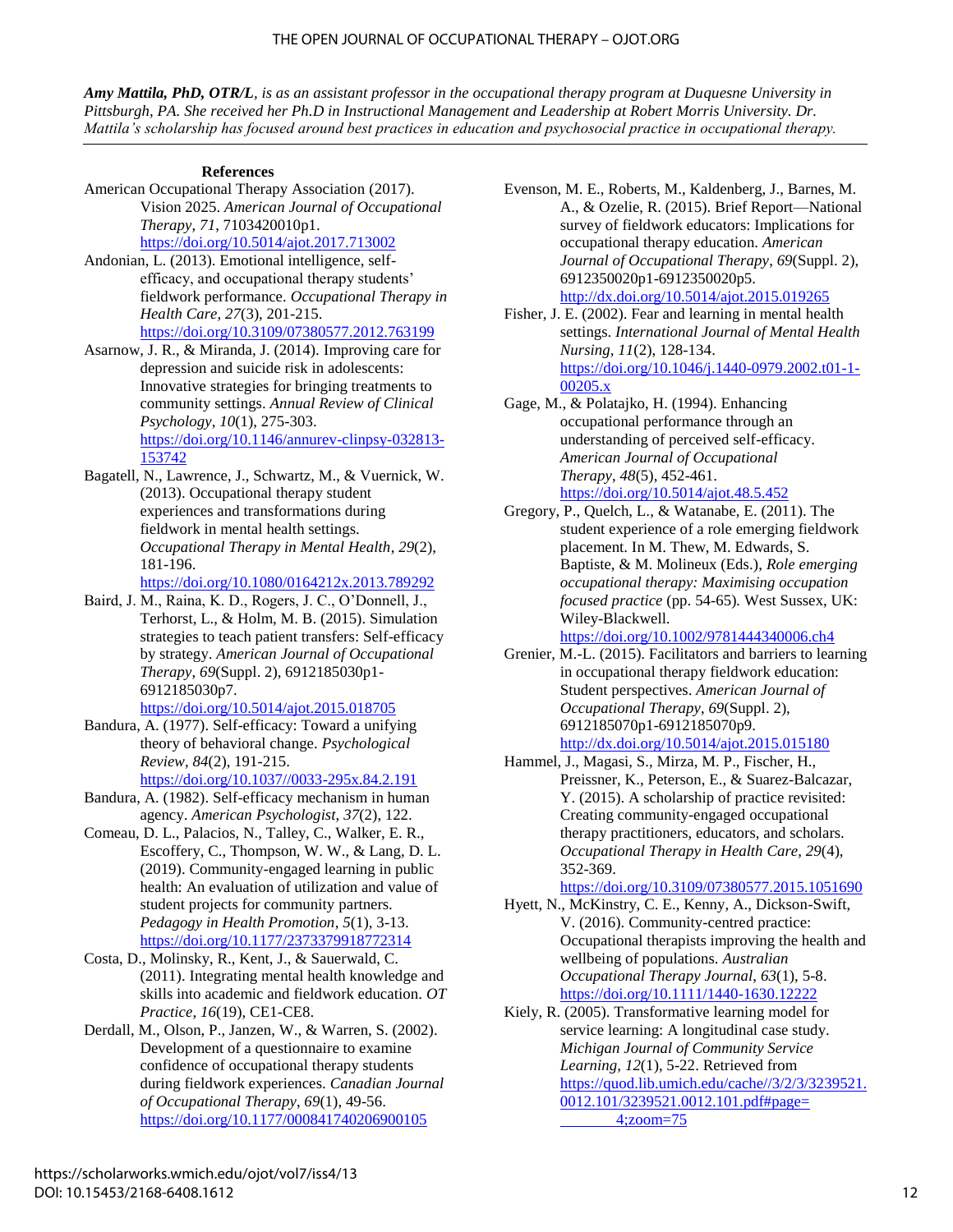- Lyons, M., & Ziviani, J. (1995). Stereotypes, stigma, and mental illness: Learning from fieldwork experiences. *American Journal of Occupational Therapy*, *49*(10), 1002-1008. <https://doi.org/10.5014/ajot.49.10.1002>
- Mezirow, J. (2000). Learning to think like an adult: Core concepts of transformation theory. In J. Mezirow & Associates (Eds.), *Learning as transformation: Critical perspectives on a theory in progress* (pp. 3-34). San Francisco, CA: Jossey-Bass.
- Molineux, M., & Baptiste, S. (2011). Emerging occupational therapy practice: Building on the foundations and seizing the opportunities. In M. Thew, M. Edwards, S. Baptiste, & M. Molineux (Eds.), *Role emerging occupational therapy: Maximizing occupation-focused practice* (pp. 3- 14). West Sussex, UK: Wiley-Blackwell.
- Mulholland, S., & Derdall, M. (2005). A strategy for supervising occupational therapy students at community sites. *Occupational Therapy International*, *12*(1), 28-43. <https://doi.org/10.1002/oti.13>
- Nielsen, S., Jedlicka, J. S., Hanson, D., Fox, L., & Graves, C. (2017). Student perceptions of non-traditional level I fieldwork. *Journal of Occupational Therapy Education*, *1*(2). <https://doi.org/10.26681/jote.2017.010206>
- Overton, A., Clark, M., & Thomas, Y. (2009). A review of non-traditional occupational therapy practice placement education: A focus on role-emerging and project placements. *British Journal of Occupational Therapy*, *72*(7), 294-301. <https://doi.org/10.1177/030802260907200704>
- Saldana, J. (2012). *The coding manual for qualitative researchers* (2nd ed.). Thousand Oaks, CA: Sage.
- Schmid, T. (2004). Meanings of creativity within occupational therapy practice. *Australian Occupational Therapy Journal*, *51*(2), 80-88.

[https://doi.org/10.1111/j.1440-](https://doi.org/10.1111/j.1440-1630.2004.00434.x) [1630.2004.00434.x](https://doi.org/10.1111/j.1440-1630.2004.00434.x)

Snyder, K. (2018). Exploring students' use of feedback during occupational therapy level II fieldwork experiences. *Journal of Occupational Therapy Education*, *2*(2).

<https://doi.org/10.26681/jote.2018.020204>

- Syed, S., & Duncan, A. (2019). Role emerging placements: Skills development, postgraduate employment, and career pathways. *The Open Journal of Occupational Therapy*, *7*(1), 1-18. <https://doi.org/10.15453/2168-6408.1489>
- Taylor, R. R., Lee, S. W., Kielhofner, G., & Ketkar, M. (2009). Therapeutic use of self: A nationwide survey of practitioners' attitudes and experiences. *American Journal of Occupational Therapy*, *63*(2), 198-207. <https://doi.org/10.5014/ajot.63.2.198>
- Towns, E., & Ashby, S. (2014). The influence of practice educators on occupational therapy students' understanding of the practical applications of theoretical knowledge: A phenomenological study into student experiences of practice education. *Australian Occupational Therapy Journal*, *61*(5), 344-352. <https://doi.org/10.1111/1440-1630.12134>
- van Dinther, M., Dochy, F., & Segers, M. (2011). Factors affecting students' self-efficacy in higher education. *Educational Research Review*, *6*(2), 95-108.

<https://doi.org/10.1016/j.edurev.2010.10.003>

- Whiteford, G., & St-Clair, V. W. (2002). Being prepared for diversity in practice: Occupational therapy students' perceptions of valuable intercultural learning experiences. *British Journal of Occupational Therapy*, *65*(3), 129-137. <https://doi.org/10.1177/030802260206500305>
- Wrenn, J., & Wrenn, B. (2008). Enhancing learning by integrating theory and practice. *International Journal of Teaching and Learning in Higher Education*, *21*(2), 258-265.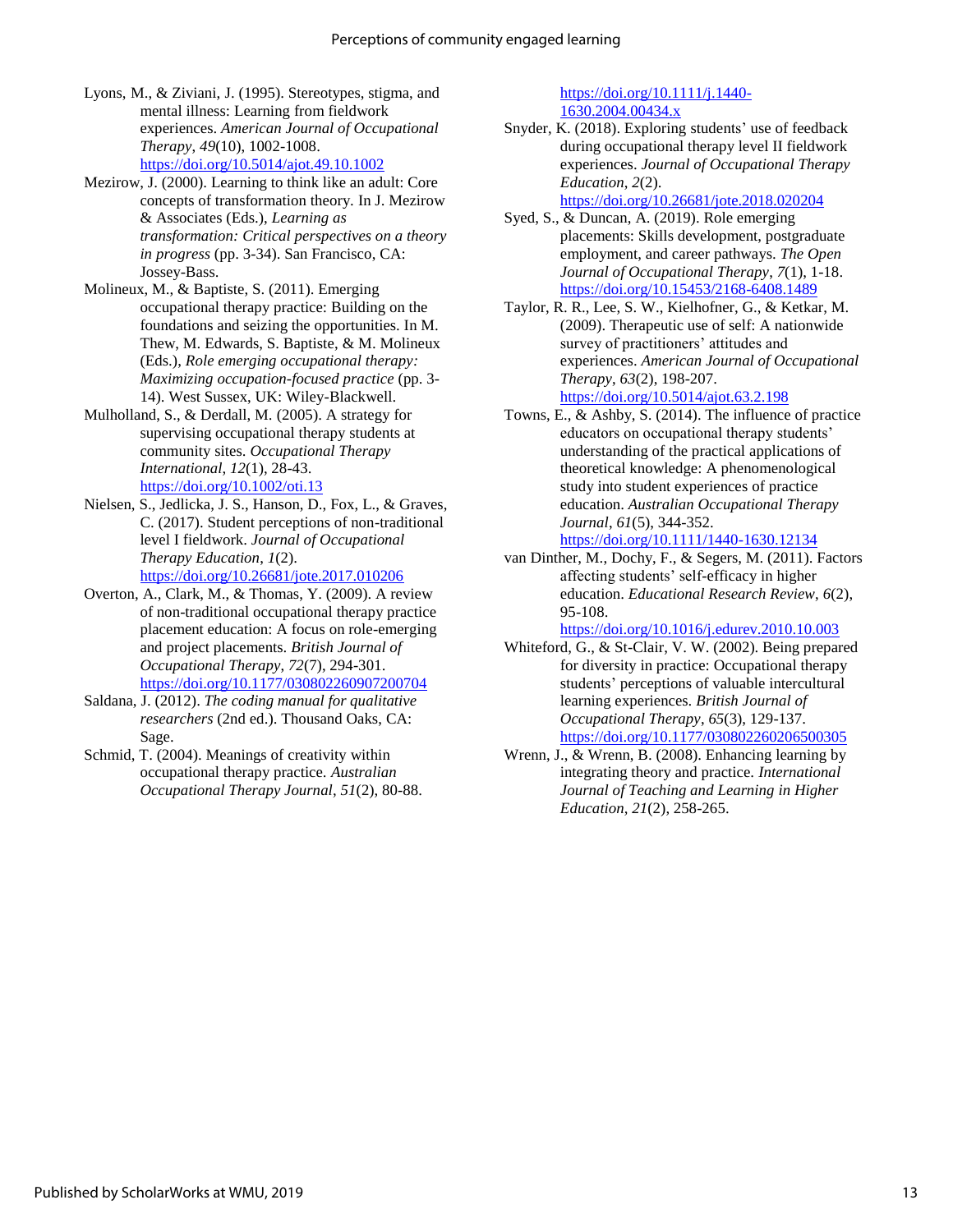# *Appendix A*

Protocol for Qualitative Semi-structured Interview (Pre Placement)

Interview #

Date  $\qquad \qquad \qquad$ 

Questions:

1. Can you tell me about where you will be completing your community fieldwork?

2. Describe what you anticipate the population might look like.

3. How prepared do you feel to complete this community fieldwork experience?

4. Explain what you think the role of OT may be for the population at the community site. Do you feel prepared to articulate this role with the staff?

5. How confident do you feel in your ability to adapt to situations that may occur at the site?

6. How would you describe your ability to be creative? Can you provide an example with an intervention you may have used in a course or in fieldwork?

7. Would you describe yourself as a "risk-taker"? Why or why not?

8. How confident are you in your ability to apply the role of OT in clinical or community practice?

9. Is there any additional information you would like to share?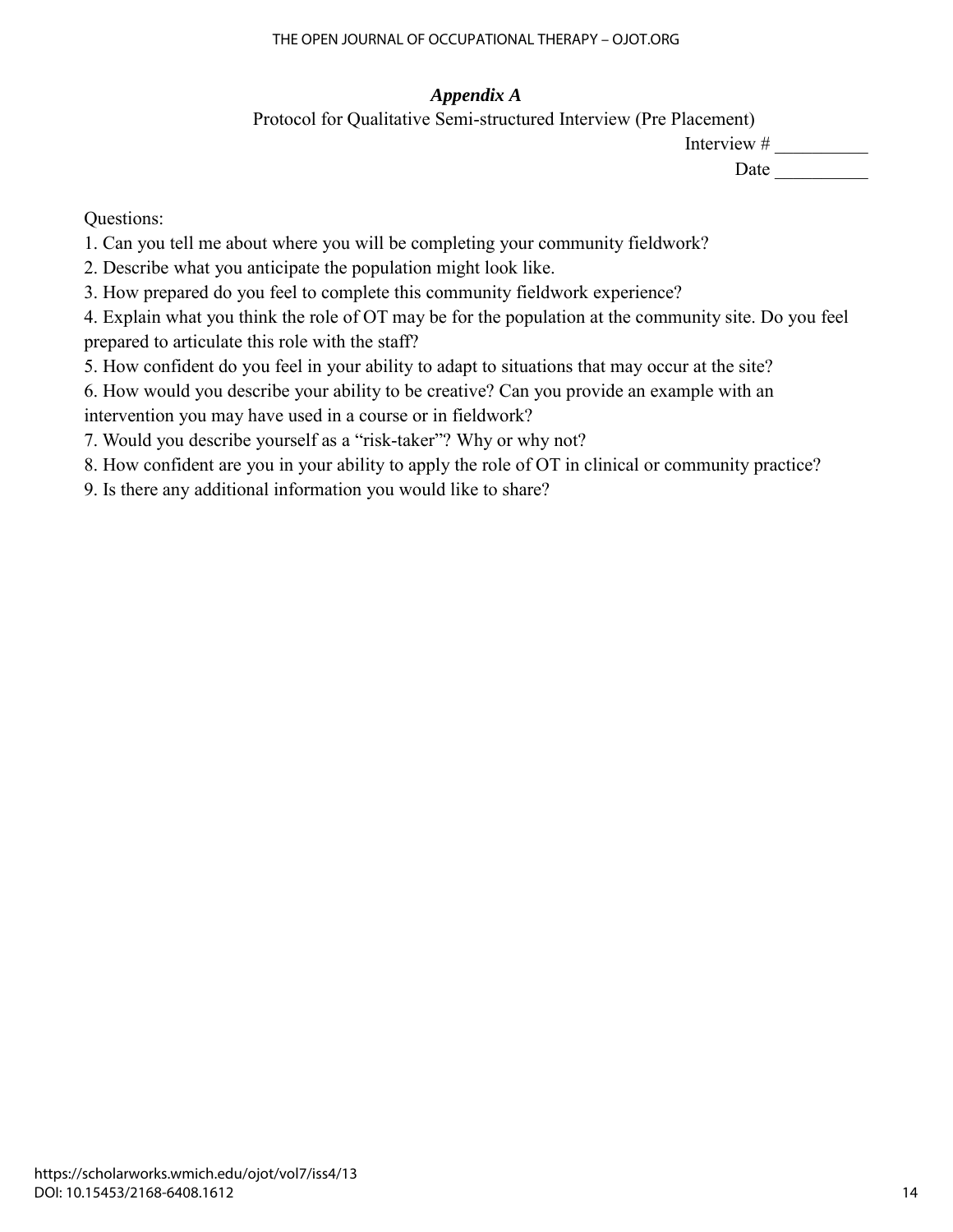# *Appendix B*

Protocol for Qualitative Semi-structured Interview (Post Placement)

Interview #

Date \_\_\_\_\_\_\_\_\_\_

Questions:

1. Describe the population with whom you worked?

2. Do you feel you were adequately prepared to complete this community fieldwork experience? Why or why not?

3. Explain what you think the role of OT should be at the community site. Were you able to articulate this role with the staff?

4. How confident are you now in your ability to adapt to situations that may have occurred at the site?

5. How would you describe your ability to be creative? Has this changed over the course of community fieldwork?

6. Would you describe yourself as a "risk-taker"? Why or why not?

7. How confident are you in your ability to apply the role of OT in clinical or community practice?

8. Is there any additional information you would like to share?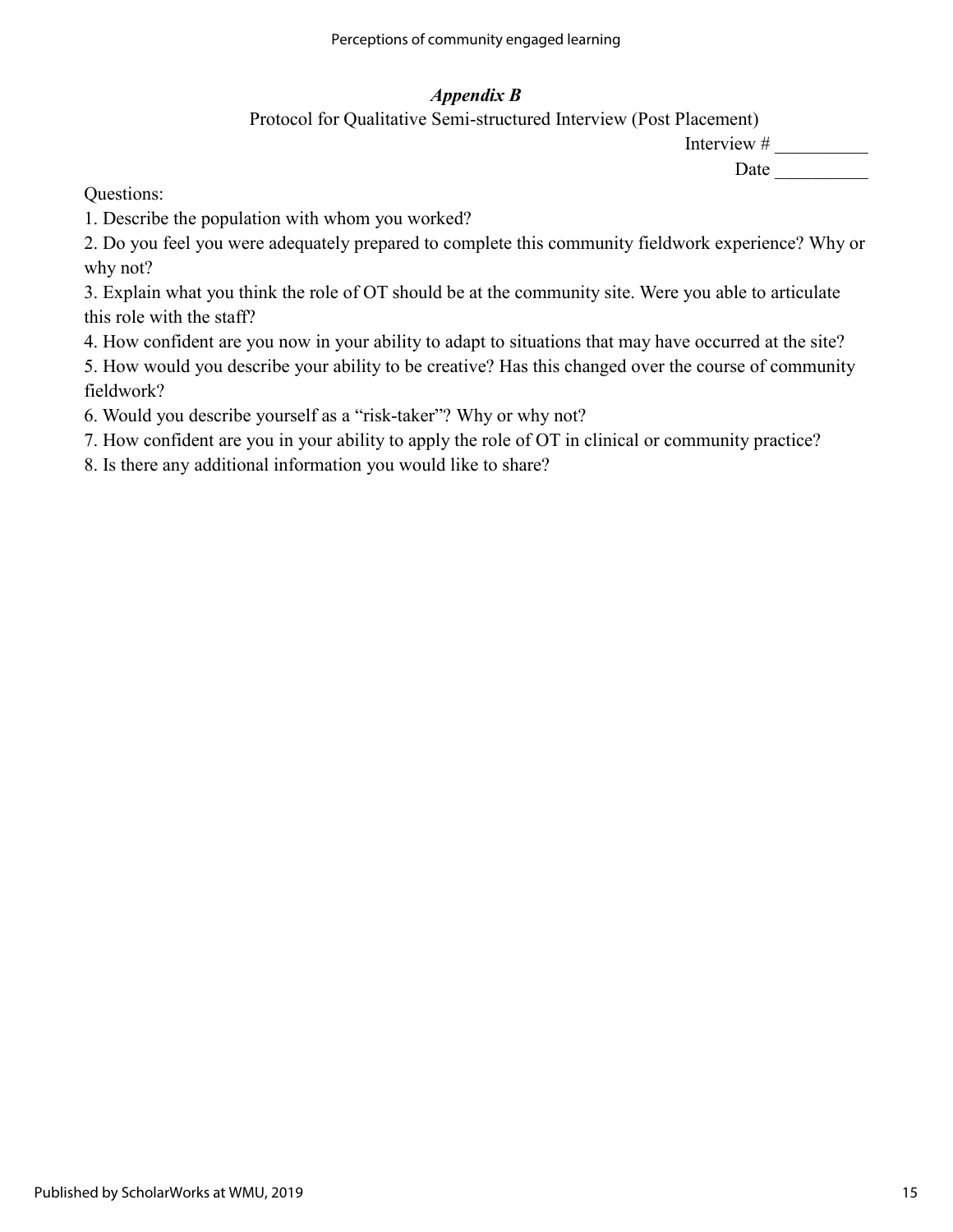| Phase of Transformative Learning         | <b>Journal Prompt</b>                 | Timeline of Course/                                        |
|------------------------------------------|---------------------------------------|------------------------------------------------------------|
| (Mezirow, 2000)                          |                                       | Due Date                                                   |
| 1. A disorienting dilemma                | Picture yourself at your community    | Week 1: Prior to going to or                               |
|                                          | fieldwork site. What might the        | meeting anyone from the site                               |
|                                          | experience look like? What is the     |                                                            |
|                                          | role of OT?                           |                                                            |
| 2. Self-examination (with feelings of    | What are you aware of feeling about   | Week 2: Following                                          |
| shame or guilt)                          | the site? Are you excited, nervous,   | community partner meeting                                  |
|                                          | scared, or eager? What experiences    |                                                            |
|                                          | in your past may have contributed     |                                                            |
|                                          |                                       |                                                            |
|                                          | to feeling this way?                  |                                                            |
| 3. A critical assessment of epistemic,   | Now that you have experienced         | Week 4: Following first two                                |
| sociocultural, or psychic assumptions    | some time onsite, what assumptions    | onsite experiences (4 hr each)                             |
| 4. Recognition of a connection           | or feelings were accurate? What did   |                                                            |
| between one's discontent and the         | you not expect to see or feel? What   |                                                            |
| process of transformation                | advice would you give yourself,       |                                                            |
|                                          | moving forward?                       |                                                            |
| 5. Exploration of options for new roles, | Following your full week onsite,      | Week 5: Following full week                                |
| relationships, and actions               | what are some of your ideas for       | onsite                                                     |
|                                          | programming? Where is the OT fit?     |                                                            |
|                                          | Could you see an occupational         |                                                            |
|                                          | therapist working at this site, as an |                                                            |
|                                          | active member of the team? How        |                                                            |
|                                          | will you work toward conveying        |                                                            |
|                                          | that message to the site?             |                                                            |
|                                          |                                       |                                                            |
| 6. Planning a course of action           | Describe your initial ideas for       | Week 6: Following meeting<br>with mentor and discussion of |
|                                          | programming. What are the             |                                                            |
|                                          | advantages of this type of            | needs assessment/ideas                                     |
|                                          | programming at your site? What are    |                                                            |
|                                          | the barriers to implementation?       |                                                            |
|                                          | How might the staff be receptive to   |                                                            |
|                                          | change?                               |                                                            |
| 7. Acquisition of knowledge and skills   | Think about your first session. What  | Week 7: Prior to                                           |
| for implementing one's plan              | will you need to                      | implementation of Session 1                                |
|                                          | know/accomplish/overcome for this     | at various sites                                           |
|                                          | to be successful? What does the       |                                                            |
|                                          | evidence tell you? Describe your      |                                                            |
|                                          | process in understanding the          |                                                            |
|                                          | background context before your        |                                                            |
|                                          | implementation.                       |                                                            |
| 8. Provisional trying of new roles       | Now that you have implemented         | Week 9: Following                                          |
|                                          | two sessions at your site, how are    | implementation of first two                                |
|                                          | you feeling? Would you describe       | sessions                                                   |

*Appendix C*